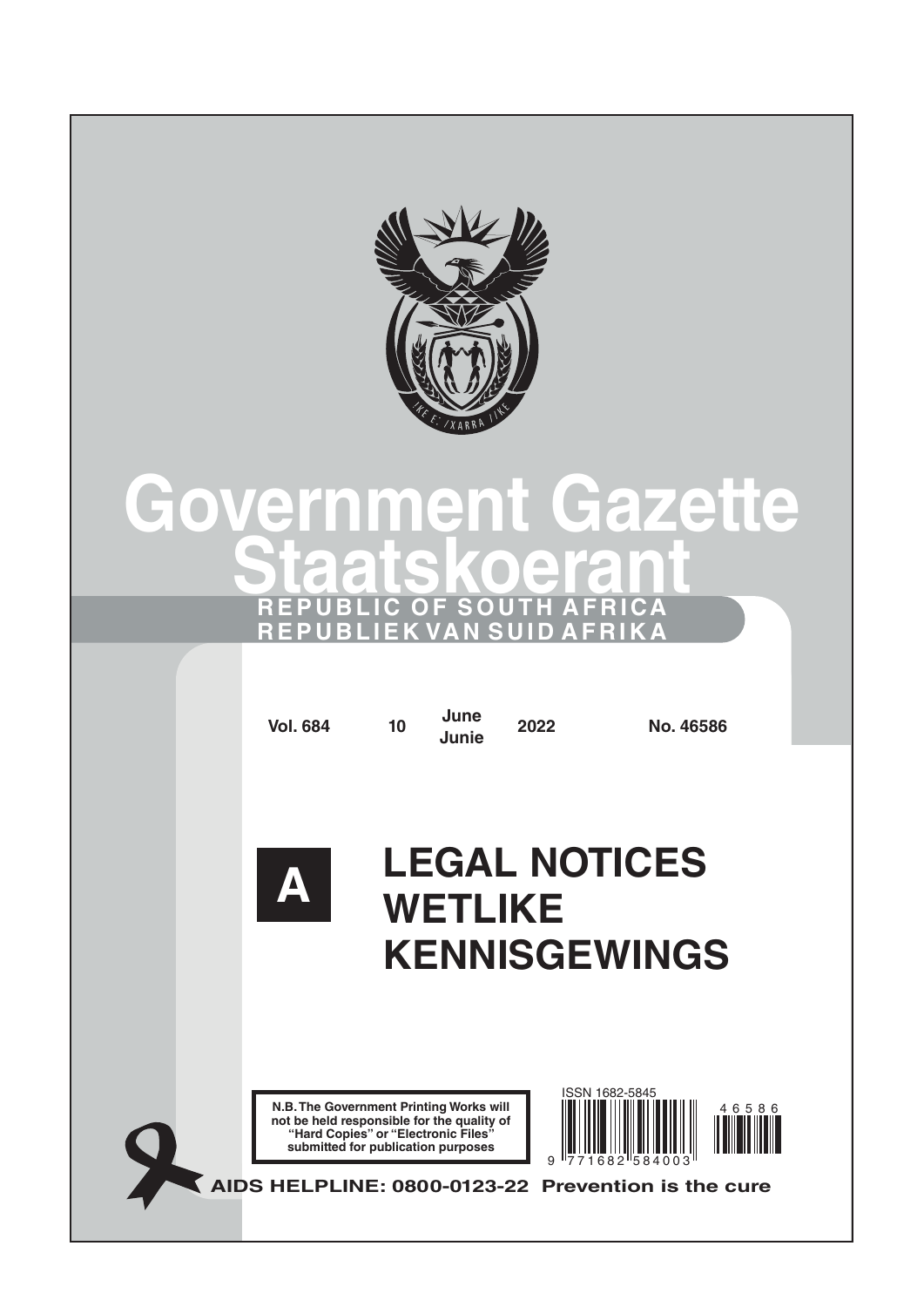### **IMPORTANT NOTICE:**

**The GovernmenT PrinTinG Works Will noT be held resPonsible for any errors ThaT miGhT occur due To The submission of incomPleTe / incorrecT / illeGible coPy.**

**no fuTure queries Will be handled in connecTion WiTh The above.**

### *Table of Contents*

### **Legal Notices / Wetlike Kennisgewings**

#### **ADMINISTRATION OF ESTATES ACTS NOTICES / BOEDELKENNISGEWINGS**

| Notice to creditors in deceased estates                                        |    |
|--------------------------------------------------------------------------------|----|
| Kennisgewings aan krediteure in bestorwe boedels                               |    |
|                                                                                | 13 |
|                                                                                | 14 |
| Liquidation and distribution accounts in deceased estates lying for inspection |    |
| Likwidasie- en distribusierekenings in bestorwe boedels wat ter insae lê       |    |
|                                                                                | 14 |
|                                                                                | 16 |
| Application for rehabilitation                                                 |    |
| Aansoek om rehabilitasie                                                       |    |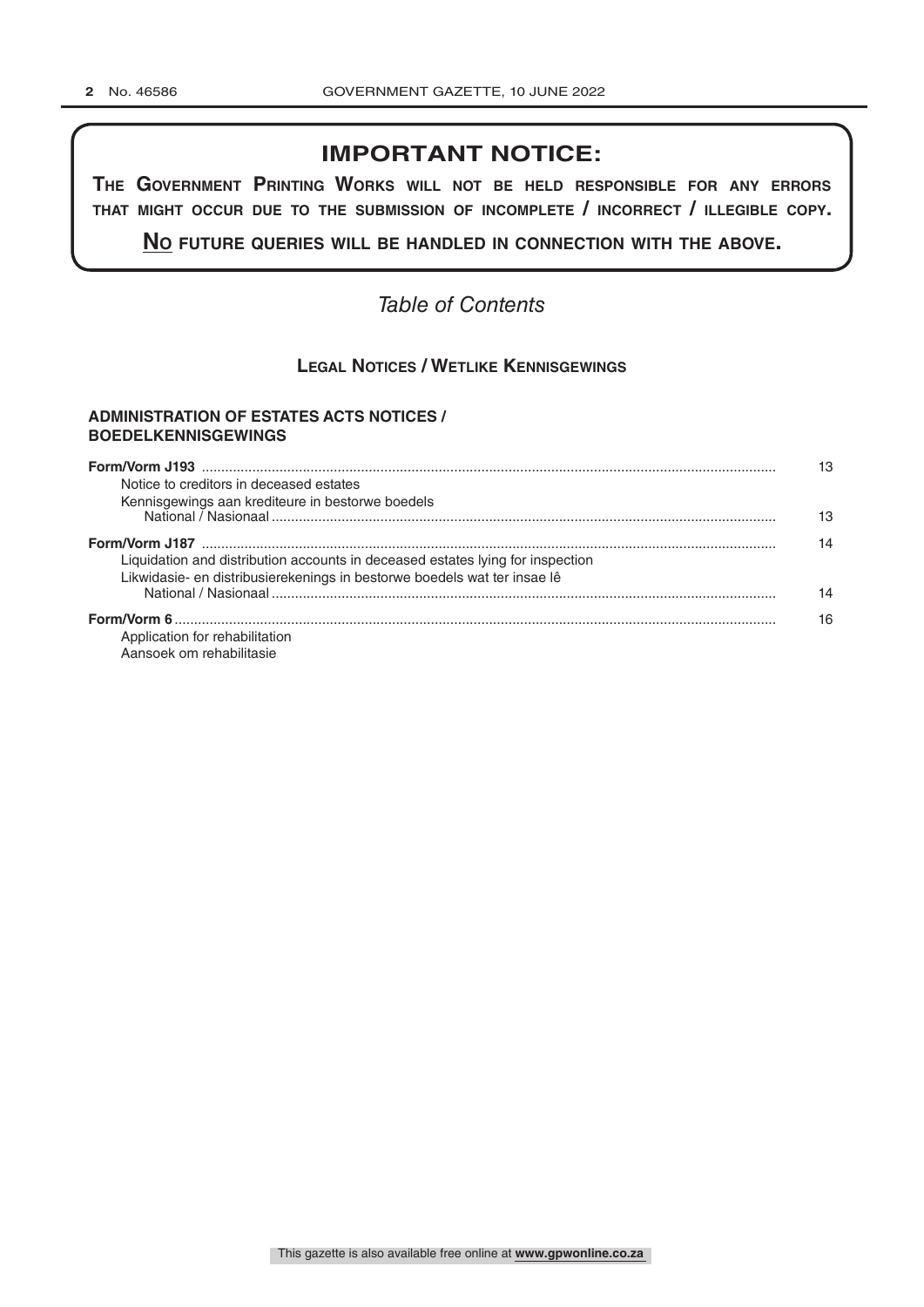

government printing Department:<br>Government Printing Works **REPUBLIC OF SOUTH AFRICA** 

# **HIGH ALERT: SCAM WARNING!!!**

### **TO ALL SUPPLIERS AND SERVICE PROVIDERS OF THE GOVERNMENT PRINTING WORKS**

It has come to the attention of the *GOVERNMENT PRINTING WORKS* that there are certain unscrupulous companies and individuals who are defrauding unsuspecting businesses disguised as representatives of the *Government Printing Works* (*GPW*).

The scam involves the fraudsters using the letterhead of *GPW* to send out fake tender bids to companies and requests to supply equipment and goods.

Although the contact person's name on the letter may be of an existing official, the contact details on the letter are not the same as the *Government Printing Works*'. When searching on the Internet for the address of the company that has sent the fake tender document, the address does not exist.

The banking details are in a private name and not company name. Government will never ask you to deposit any funds for any business transaction. *GPW* has alerted the relevant law enforcement authorities to investigate this scam to protect legitimate businesses as well as the name of the organisation.

Example of e-mails these fraudsters are using:

#### **PROCUREMENT@GPW-GOV.ORG**

Should you suspect that you are a victim of a scam, you must urgently contact the police and inform the *GPW*.

*GPW* has an official email with the domain as **@gpw.gov.za**

Government e-mails DO NOT have org in their e-mail addresses. All of these fraudsters also use the same or very similar telephone numbers. Although such number with an area code 012 looks like a landline, it is not fixed to any property.

*GPW* will never send you an e-mail asking you to supply equipment and goods without a purchase/order number. *GPW* does not procure goods for another level of Government. The organisation will not be liable for actions that result in companies or individuals being resultant victims of such a scam.

*Government Printing Works* gives businesses the opportunity to supply goods and services through RFQ / Tendering process. In order to be eligible to bid to provide goods and services, suppliers must be registered on the National Treasury's Central Supplier Database (CSD). To be registered, they must meet all current legislative requirements (e.g. have a valid tax clearance certificate and be in good standing with the South African Revenue Services - SARS).

 The tender process is managed through the Supply Chain Management (SCM) system of the department. SCM is highly regulated to minimise the risk of fraud, and to meet objectives which include value for money, open and effective competition, equitability, accountability, fair dealing, transparency and an ethical approach. Relevant legislation, regulations, policies, guidelines and instructions can be found on the tender's website.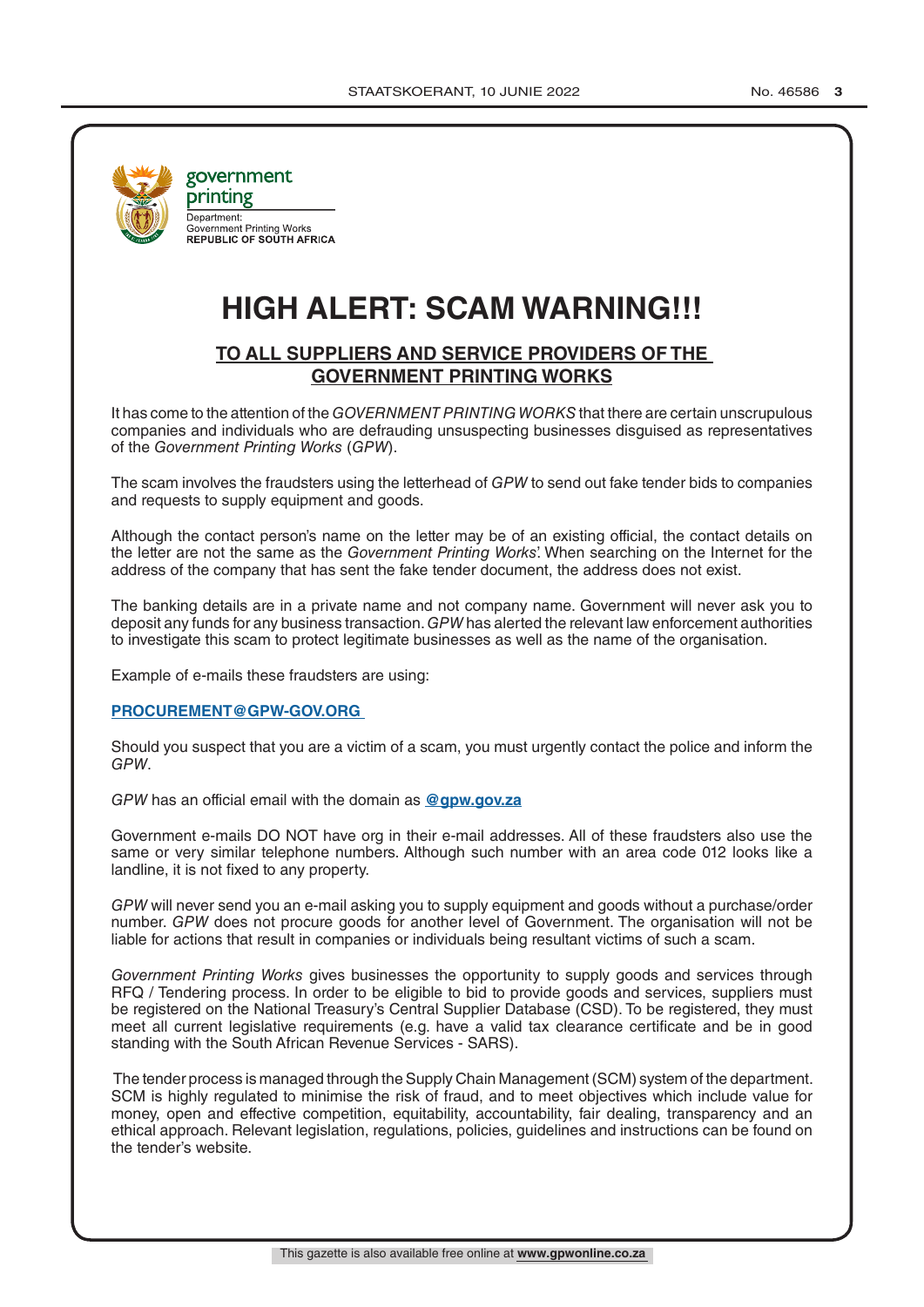#### **Fake Tenders**

National Treasury's CSD has launched the Government Order Scam campaign to combat fraudulent requests for quotes (RFQs). Such fraudulent requests have resulted in innocent companies losing money. We work hard at preventing and fighting fraud, but criminal activity is always a risk.

#### **How tender scams work**

There are many types of tender scams. Here are some of the more frequent scenarios:

Fraudsters use what appears to be government department stationery with fictitious logos and contact details to send a fake RFQ to a company to invite it to urgently supply goods. Shortly after the company has submitted its quote, it receives notification that it has won the tender. The company delivers the goods to someone who poses as an official or at a fake site. The Department has no idea of this transaction made in its name. The company is then never paid and suffers a loss.

#### OR

Fraudsters use what appears to be government department stationery with fictitious logos and contact details to send a fake RFQ to Company A to invite it to urgently supply goods. Typically, the tender specification is so unique that only Company B (a fictitious company created by the fraudster) can supply the goods in question.

Shortly after Company A has submitted its quote it receives notification that it has won the tender. Company A orders the goods and pays a deposit to the fictitious Company B. Once Company B receives the money, it disappears. Company A's money is stolen in the process.

Protect yourself from being scammed

- If you are registered on the supplier databases and you receive a request to tender or quote that seems to be from a government department, contact the department to confirm that the request is legitimate. Do not use the contact details on the tender document as these might be fraudulent.
- Compare tender details with those that appear in the Tender Bulletin, available online at **www.gpwonline.co.za**
- Make sure you familiarise yourself with how government procures goods and services. Visit the tender website for more information on how to tender.
- If you are uncomfortable about the request received, consider visiting the government department and/or the place of delivery and/or the service provider from whom you will be sourcing the goods.
- In the unlikely event that you are asked for a deposit to make a bid, contact the SCM unit of the department in question to ask whether this is in fact correct.

Any incidents of corruption, fraud, theft and misuse of government property in the *Government Printing Works* can be reported to:

Supply Chain Management: Ms. Anna Marie Du Toit, Tel. (012) 748 6292. Email: **Annamarie.DuToit@gpw.gov.za**

Marketing and Stakeholder Relations: Ms Bonakele Mbhele, at Tel. (012) 748 6193. Email: **Bonakele.Mbhele@gpw.gov.za** 

Security Services: Mr Daniel Legoabe, at tel. (012) 748 6176. Email: **Daniel.Legoabe@gpw.gov.za**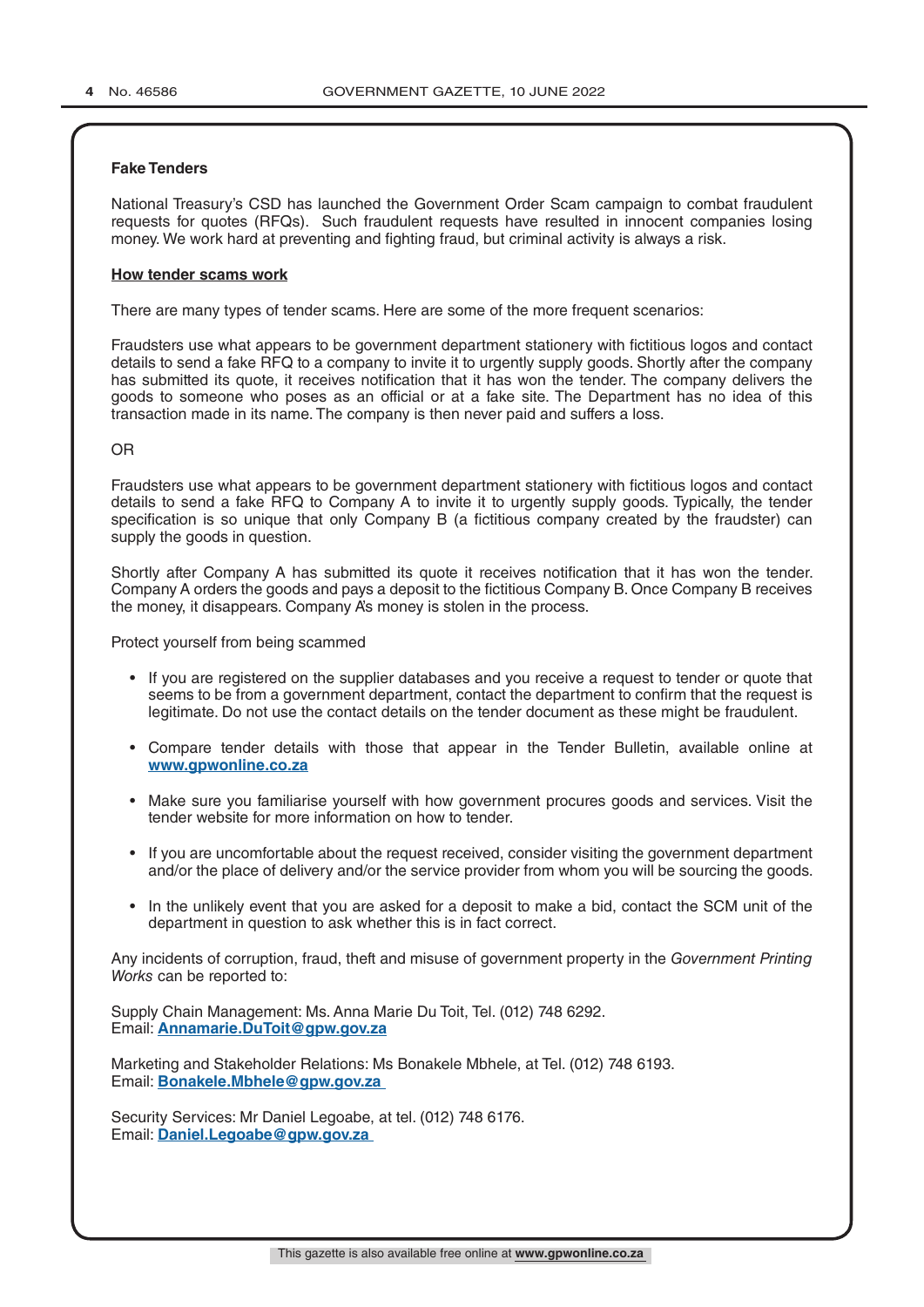#### *The closing time is 15:00 sharp on the following days: Closing times for* **<b>ORDINARY WEEKLY** 20022 ➤ ➤ ➤ ➤ ➤ ➤ ➤ ➤ ➤ ➤ ➤ ➤ ➤ ➤ ➤ ➤ ➤ ➤ ➤ ➤ ➤ ➤ ➤ ➤ ➤ ➤ ➤ ➤ ➤ ➤ ➤ ➤ ➤ ➤ ➤ ➤ ➤ ➤ ➤ ➤ ➤ ➤ ➤ ➤ ➤ ➤ ➤ ➤ ➤ ➤ ➤ ➤ **31 December 2021,** Friday for the issue of Friday **07 January 2022 07 January,** Friday for the issue of Friday **14 January 2022 14 January,** Friday for the issue of Friday **21 January 2022 21 January,** Friday for the issue of Friday **28 January 2022 28 January,** Friday for the issue of Friday **04 February 2022 04 February,** Friday for the issue of Friday **11 February 2022 11 February,** Friday for the issue of Friday **18 February 2022 18 February,** Friday for the issue of Friday **25 February 2022 25 February,** Friday for the issue of Friday **04 March 2022 04 March,** Friday for the issue of Friday **11 March 2022 11 March,** Friday for the issue of Friday **18 March 2022 17 March,** Thursday for the issue of Friday **25 March 2022 25 March,** Friday for the issue of Friday **01 April 2022 01 April,** Friday for the issue of Friday **08 April 2022 07 April,** Thursday for the issue of Thursday **14 April 2022 13 April,** Wednesday for the issue of Friday **22 April 2022 21 April,** Thursday for the issue of Friday **29 April 2022 28 April,** Thursday for the issue of Friday **06 May 2022 06 May,** Friday for the issue of Friday **13 May 2022 13 May,** Friday for the issue of Friday **20 May 2022 20 May,** Friday for the issue of Friday **27 May 2022 27 May,** Friday for the issue of Friday **03 June 2022 03 June,** Friday for the issue of Friday **10 June 2022 09 June,** Thursday for the issue of Friday **17 June 2022 17 June,** Friday for the issue of Friday **24 June 2022 24 June,** Friday for the issue of Friday **01 July 2022 01 July,** Friday for the issue of Friday **08 July 2022 08 July,** Friday for the issue of Friday **15 July 2022 15 July,** Friday for the issue of Friday **22 July 2022 22 July,** Friday for the issue of Friday **29 July 2022 29 July,** Friday for the issue of Friday **05 August 2022 04 August,** Thursday for the issue of Friday **12 August 2022 12 August,** Friday for the issue of Friday **19 August 2022 19 August,** Friday for the issue of Friday **26 August 2022 26 August,** Friday for the issue of Friday **02 September 2022 02 September,** Friday for the issue of Friday **09 September 2022 09 September,** Friday for the issue of Friday **16 September 2022 16 September,** Friday for the issue of Friday **23 September 2022 23 September,** Friday for the issue of Friday **30 September 2022 30 September,** Friday for the issue of Friday **07 October 2022 07 October,** Friday for the issue of Friday **14 October 2022 14 October,** Friday for the issue of Friday **21 October 2022 21 October,** Friday for the issue of Friday **28 October 2022 28 October,** Friday for the issue of Friday **04 November 2022 04 November,** Friday for the issue of Friday **11 November 2022 11 November,** Friday for the issue of Friday **18 November 2022 18 November,** Friday for the issue of Friday **25 November 2022 25 November,** Friday for the issue of Friday **02 December 2022 02 December,** Friday for the issue of Friday **09 December 2022 08 December,** Thursday for the issue of Thursday **15 December 2022 15 December,** Thursday for the issue of Friday **23 December 2022 22 December,** Thursday for the issue of Friday **30 December 2022**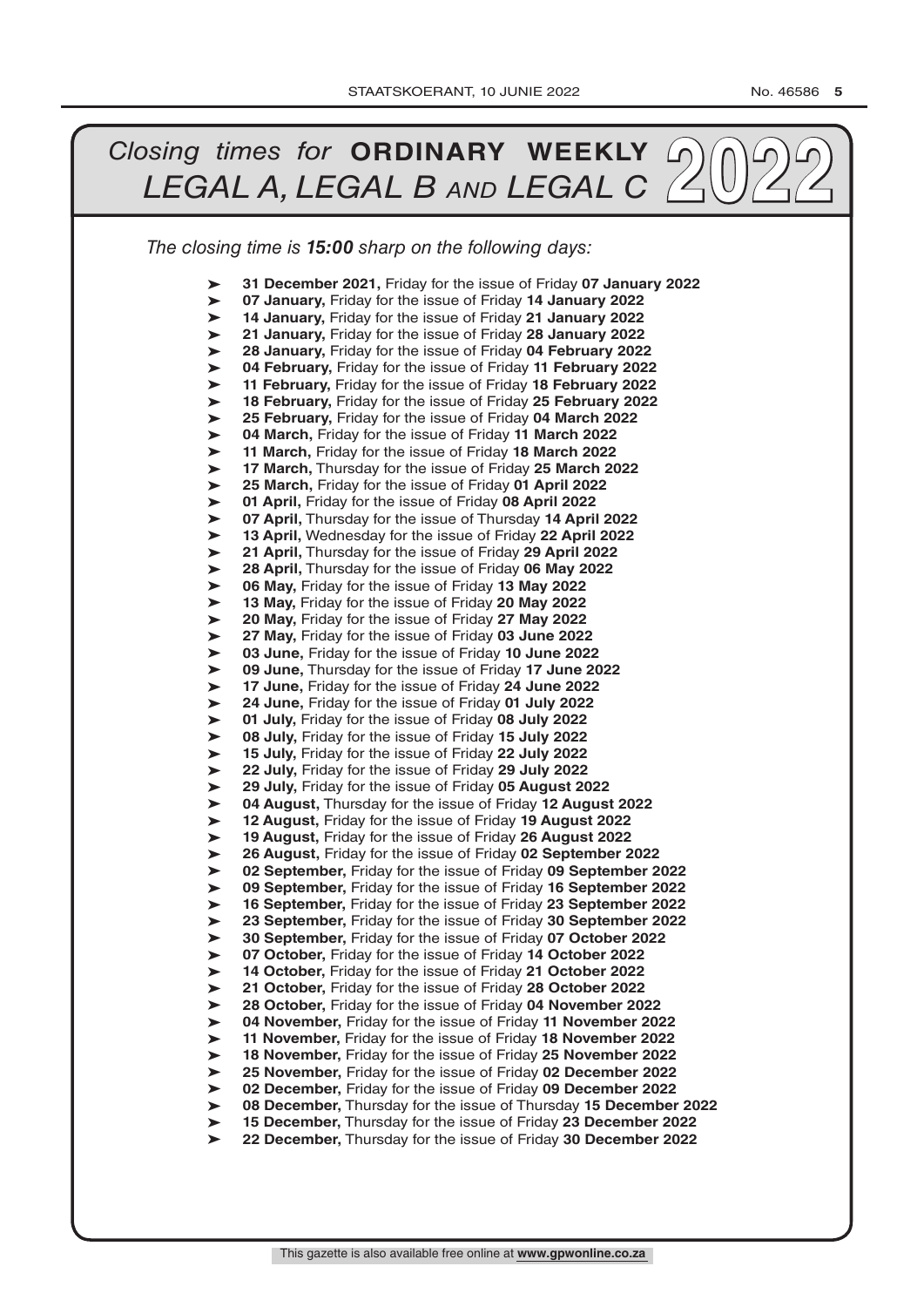## **List of tariff rates for pubLication of LegaL notices in the** *government gazette*

**commencement: 1 apriL 2018**

**(LegaL notices from sources other than government Departments)**

| <b>Pricing for Fixed Price Notices</b>                                                |       |  |  |
|---------------------------------------------------------------------------------------|-------|--|--|
| <b>Notice Type</b>                                                                    |       |  |  |
| J158 - Setting aside of Provisional Orders                                            | 37.82 |  |  |
| J297 - Election of executors, curators and tutors                                     | 37.82 |  |  |
| J295 - Curators and tutors: Masters' notice                                           | 37.82 |  |  |
| J193 - Notice to creditors in deceased estates                                        | 37.82 |  |  |
| J187 - Liquidation and distribution accounts in deceased estates lying for inspection | 37.82 |  |  |
| J28                                                                                   | 37.82 |  |  |
| J29                                                                                   | 37.82 |  |  |
| $J29 - CC$                                                                            | 37.82 |  |  |
| Form 1                                                                                | 37.82 |  |  |
| Form 2                                                                                | 37.82 |  |  |
| Form 3                                                                                | 37.82 |  |  |
| Form 4                                                                                | 37.82 |  |  |
| Form 5                                                                                | 37.82 |  |  |
| Form 6                                                                                | 75.66 |  |  |
| Form 7                                                                                | 37.82 |  |  |
| Form 8                                                                                | 37.82 |  |  |
| Form 9                                                                                | 75.66 |  |  |

*Sales in execution, Orders of the Court, General Legal, Public Auctions, Company Notice, Business Notices, Liquidators Notice) is priced based on the amount of page space the notice takes up at a rate of R151.32 per quarter page.*

| <b>Pricing for Variable Priced Notices</b> |            |                  |  |
|--------------------------------------------|------------|------------------|--|
| <b>Notice Type</b>                         | Page space | <b>New Price</b> |  |
| Sales in execution                         | 1/4        | 151.32           |  |
| Orders of the Court                        | 1/4        | 151.32           |  |
| General Legal                              | 1/4        | 151.32           |  |
| <b>Public Auctions</b>                     | 1/4        | 151.32           |  |
| <b>Company Notice</b>                      | 1/4        | 151.32           |  |
| <b>Business Notices</b>                    | 1/4        | 151.32           |  |
| <b>Liquidators Notice</b>                  | 1/4        | 151.32           |  |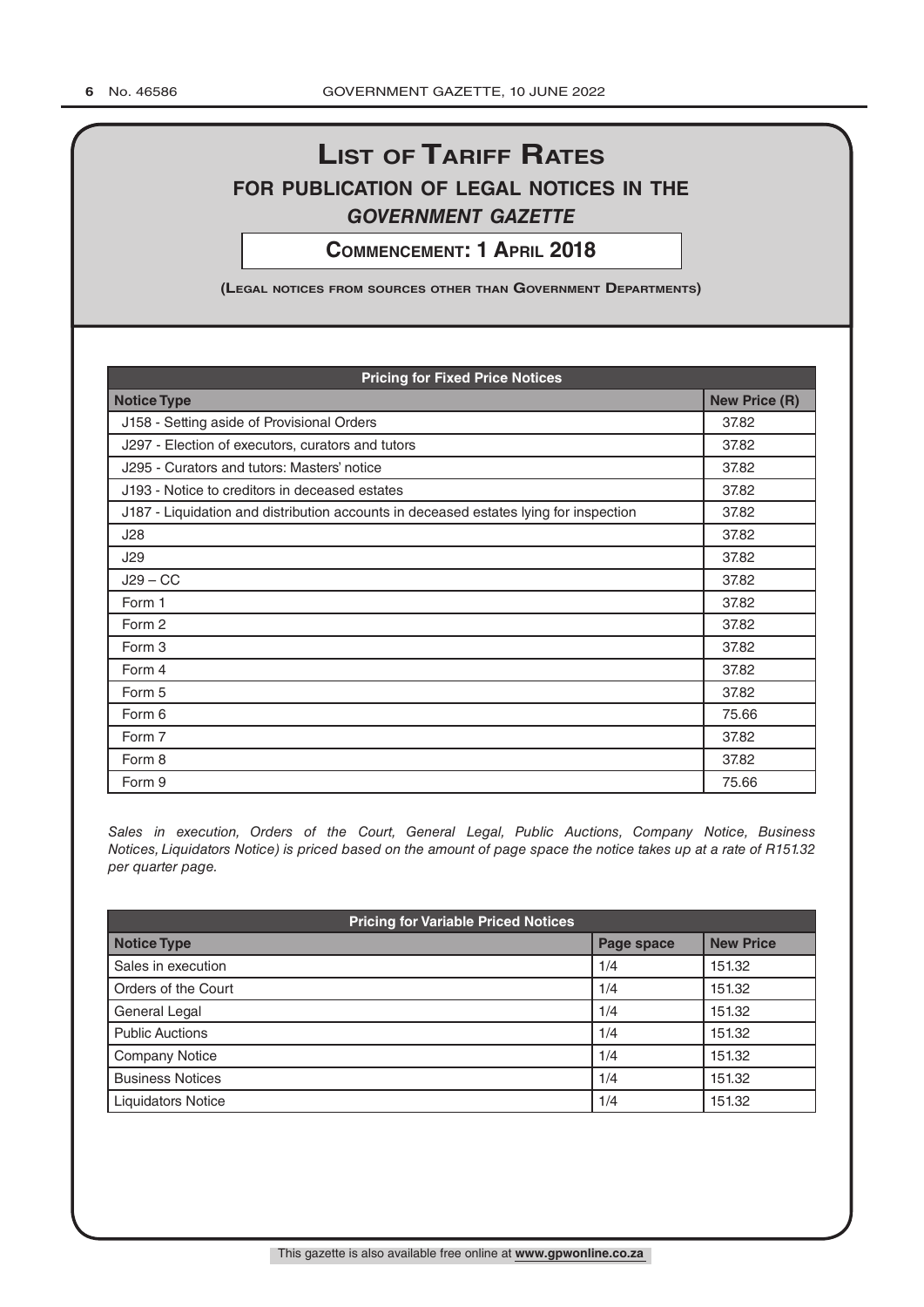The **Government Printing Works** (**GPW**) has established rules for submitting notices in line with its electronic notice processing system, which requires the use of electronic *Adobe* Forms. Please ensure that you adhere to these guidelines when completing and submitting your notice submission.

#### **Closing Times for ACCepTAnCe of noTiCes**

- 1. The *Government Gazette* and *Government Tender Bulletin* are weekly publications that are published on Fridays and the closing time for the acceptance of notices is strictly applied according to the scheduled time for each gazette.
- 2. Please refer to the Submission Notice Deadline schedule in the table below. This schedule is also published online on the Government Printing works website www.gpwonline.co.za

All re-submissions will be subject to the standard cut-off times. **All notices received after the closing time will be rejected**.

| <b>Government Gazette Type</b>                   | <b>Publication</b><br><b>Frequency</b> | <b>Publication Date</b>                         | <b>Submission Deadline</b>          | <b>Cancellations Deadline</b>                              |
|--------------------------------------------------|----------------------------------------|-------------------------------------------------|-------------------------------------|------------------------------------------------------------|
| <b>National Gazette</b>                          | Weekly                                 | Friday                                          | Friday 15h00 for next Friday        | Tuesday, 15h00 - 3<br>working days prior to<br>publication |
| <b>Regulation Gazette</b>                        | Weekly                                 | Friday                                          | Friday 15h00 for next Friday        | Tuesday, 15h00 - 3<br>working days prior to<br>publication |
| <b>Petrol Price Gazette</b>                      | Monthly                                | Tuesday before 1st<br>Wednesday of the<br>month | One day before publication          | 1 working day prior to<br>publication                      |
| <b>Road Carrier Permits</b>                      | Weekly                                 | Friday                                          | Thursday 15h00 for next<br>Friday   | 3 working days prior to<br>publication                     |
| Unclaimed Monies (Justice,<br>Labour or Lawyers) | January /<br>September 2 per<br>vear   | <b>Last Friday</b>                              | One week before publication         | 3 working days prior to<br>publication                     |
| Parliament (Acts, White<br>Paper, Green Paper)   | As required                            | Any day of the week                             | None                                | 3 working days prior to<br>publication                     |
| <b>Manuals</b>                                   | <b>Bi- Monthly</b>                     | 2nd and last Thursday<br>of the month           | One week before publication         | 3 working days prior to<br>publication                     |
| <b>State of Budget</b><br>(National Treasury)    | <b>Monthly</b>                         | 30th or last Friday of<br>the month             | One week before publication         | 3 working days prior to<br>publication                     |
| <b>Extraordinary Gazettes</b>                    | As required                            | Any day of the week                             | Before 10h00 on publication<br>date | Before 10h00 on<br>publication date                        |
| Legal Gazettes A, B and C                        | Weekly                                 | Friday                                          | One week before publication         | Tuesday, 15h00 - 3<br>working days prior to<br>publication |
| <b>Tender Bulletin</b>                           | Weekly                                 | Friday                                          | Friday 15h00 for next Friday        | Tuesday, 15h00 - 3<br>working days prior to<br>publication |
| Gauteng                                          | Weekly                                 | Wednesday                                       | Two weeks before publication        | 3 days <b>after</b> submission<br>deadline                 |
| Eastern Cape                                     | Weekly                                 | Monday                                          | One week before publication         | 3 working days prior to<br>publication                     |
| <b>Northern Cape</b>                             | Weekly                                 | Monday                                          | One week before publication         | 3 working days prior to<br>publication                     |
| <b>North West</b>                                | Weekly                                 | Tuesdav                                         | One week before publication         | 3 working days prior to<br>publication                     |
| <b>KwaZulu-Natal</b>                             | Weekly                                 | Thursday                                        | One week before publication         | 3 working days prior to<br>publication                     |
| Limpopo                                          | Weekly                                 | Friday                                          | One week before publication         | 3 working days prior to<br>publication                     |
| Mpumalanga                                       | Weekly                                 | Friday                                          | One week before publication         | 3 working days prior to<br>publication                     |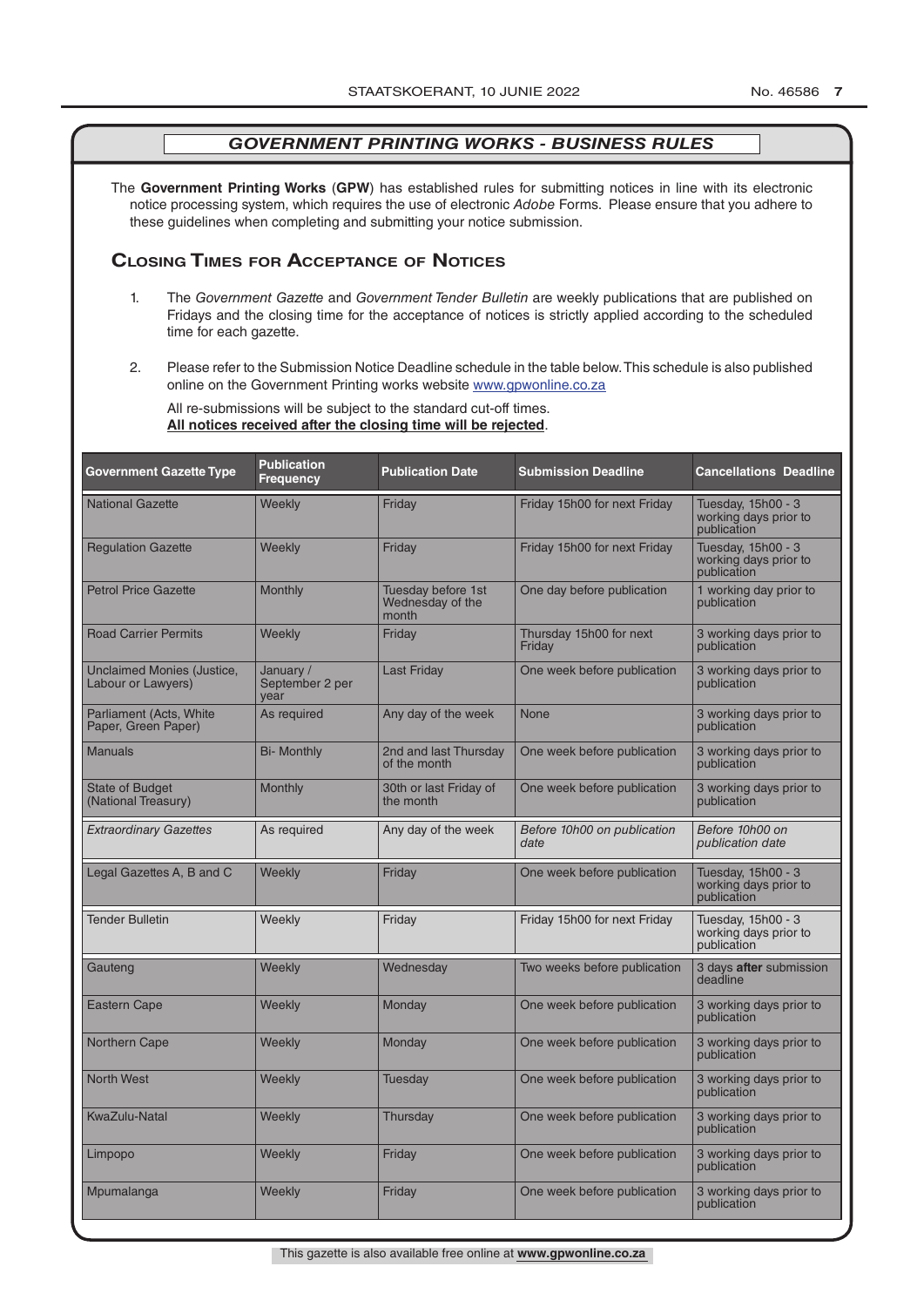| <b>Government Gazette Type</b>          | <b>Publication</b><br><b>Frequency</b> | <b>Publication Date</b>                              | <b>Submission Deadline</b>   | <b>Cancellations Deadline</b>               |
|-----------------------------------------|----------------------------------------|------------------------------------------------------|------------------------------|---------------------------------------------|
| Gauteng Liquor License<br>Gazette       | Monthly                                | Wednesday before<br>the First Friday of the<br>month | Two weeks before publication | 3 working days after<br>submission deadline |
| Northern Cape Liquor<br>License Gazette | Monthly                                | First Friday of the<br>month                         | Two weeks before publication | 3 working days after<br>submission deadline |
| National Liquor License<br>Gazette      | Monthly                                | First Friday of the<br>month                         | Two weeks before publication | 3 working days after<br>submission deadline |
| Mpumalanga Liquor License<br>Gazette    | <b>Bi-Monthly</b>                      | Second & Fourth<br>Friday                            | One week before publication  | 3 working days prior to<br>publication      |

#### **exTrAordinAry gAzeTTes**

3. *Extraordinary Gazettes* can have only one publication date. If multiple publications of an *Extraordinary Gazette* are required, a separate Z95/Z95Prov *Adobe* Forms for each publication date must be submitted.

#### **NOTICE SUBMISSION PROCESS**

- 4. Download the latest *Adobe* form, for the relevant notice to be placed, from the **Government Printing Works** website www.gpwonline.co.za.
- 5. The *Adobe* form needs to be completed electronically using *Adobe Acrobat* / *Acrobat Reader*. Only electronically completed *Adobe* forms will be accepted. No printed, handwritten and/or scanned *Adobe* forms will be accepted.
- 6. The completed electronic *Adobe* form has to be submitted via email to submit.egazette@gpw.gov.za. The form needs to be submitted in its original electronic *Adobe* format to enable the system to extract the completed information from the form for placement in the publication.
- 7. Every notice submitted **must** be accompanied by an official **GPW** quotation. This must be obtained from the *eGazette* Contact Centre.
- 8. Each notice submission should be sent as a single email. The email **must** contain **all documentation relating to a particular notice submission**.
	- 8.1. Each of the following documents must be attached to the email as a separate attachment:
		- 8.1.1. An electronically completed *Adobe* form, specific to the type of notice that is to be placed.
			- 8.1.1.1. For National *Government Gazette* or *Provincial Gazette* notices, the notices must be accompanied by an electronic Z95 or Z95Prov *Adobe* form
			- 8.1.1.2. The notice content (body copy) **MUST** be a separate attachment.
		- 8.1.2. A copy of the official **Government Printing Works** quotation you received for your notice. *(Please see Quotation section below for further details)*
		- 8.1.3. A valid and legible Proof of Payment / Purchase Order: **Government Printing Works** account customer must include a copy of their Purchase Order*.* **Non**-**Government Printing Works** account customer needs to submit the proof of payment for the notice
		- 8.1.4. Where separate notice content is applicable (Z95, Z95 Prov and TForm 3, it should **also** be attached as a separate attachment. *(Please see the Copy Section below, for the specifications)*.
		- 8.1.5. Any additional notice information if applicable.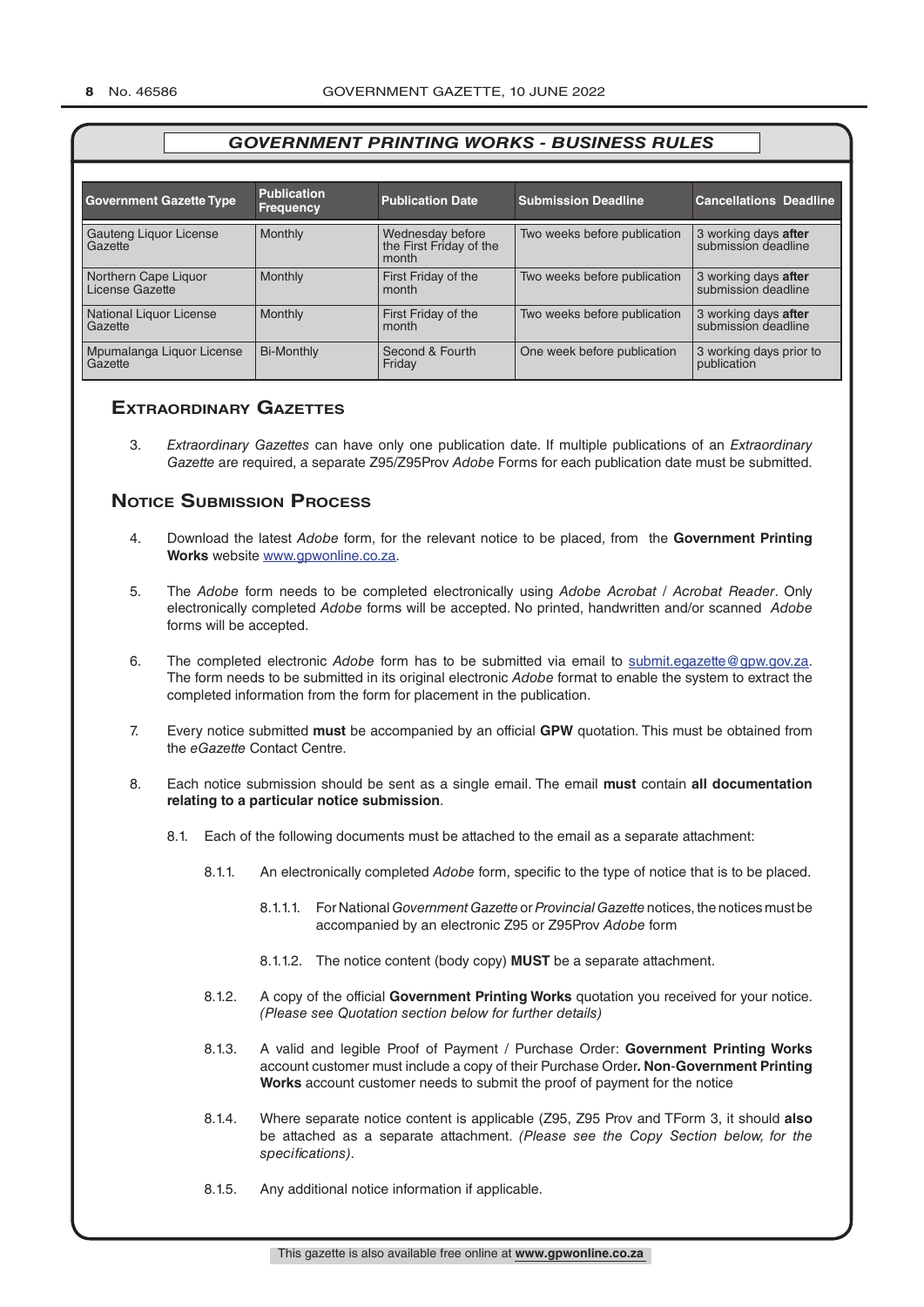- 9. The electronic *Adobe* form will be taken as the primary source for the notice information to be published. Instructions that are on the email body or covering letter that contradicts the notice form content will not be considered. The information submitted on the electronic *Adobe* form will be published as-is.
- 10. To avoid duplicated publication of the same notice and double billing, Please submit your notice **ONLY ONCE.**
- 11. Notices brought to **GPW** by "walk-in" customers on electronic media can only be submitted in *Adobe* electronic form format. All "walk-in" customers with notices that are not on electronic *Adobe* forms will be routed to the Contact Centre where they will be assisted to complete the forms in the required format.
- 12. Should a customer submit a bulk submission of hard copy notices delivered by a messenger on behalf of any organisation e.g. newspaper publisher, the messenger will be referred back to the sender as the submission does not adhere to the submission rules.

#### **QuoTATions**

- 13. Quotations are valid until the next tariff change.
	- 13.1. *Take note:* **GPW**'s annual tariff increase takes place on *1 April* therefore any quotations issued, accepted and submitted for publication up to *31 March* will keep the old tariff. For notices to be published from 1 April, a quotation must be obtained from **GPW** with the new tariffs. Where a tariff increase is implemented during the year, **GPW** endeavours to provide customers with 30 days' notice of such changes.
- 14. Each quotation has a unique number.
- 15. Form Content notices must be emailed to the *eGazette* Contact Centre for a quotation.
	- 15.1. The *Adobe* form supplied is uploaded by the Contact Centre Agent and the system automatically calculates the cost of your notice based on the layout/format of the content supplied.
	- 15.2. It is critical that these *Adobe* Forms are completed correctly and adhere to the guidelines as stipulated by **GPW**.

#### 16. **APPLICABLE ONLY TO GPW ACCOUNT HOLDERS**:

- 16.1. **GPW** Account Customers must provide a valid **GPW** account number to obtain a quotation.
- 16.2. Accounts for **GPW** account customers **must** be active with sufficient credit to transact with **GPW** to submit notices.
	- 16.2.1. If you are unsure about or need to resolve the status of your account, please contact the **GPW** Finance Department prior to submitting your notices. (If the account status is not resolved prior to submission of your notice, the notice will be failed during the process).

#### 17. **APPLICABLE ONLY TO CASH CUSTOMERS:**

- 17.1. Cash customers doing **bulk payments** must use a **single email address** in order to use the **same proof of payment** for submitting multiple notices.
- 18. The responsibility lies with you, the customer, to ensure that the payment made for your notice(s) to be published is sufficient to cover the cost of the notice(s).
- 19. Each quotation will be associated with one proof of payment / purchase order / cash receipt.
	- 19.1. This means that **the quotation number can only be used once to make a payment.**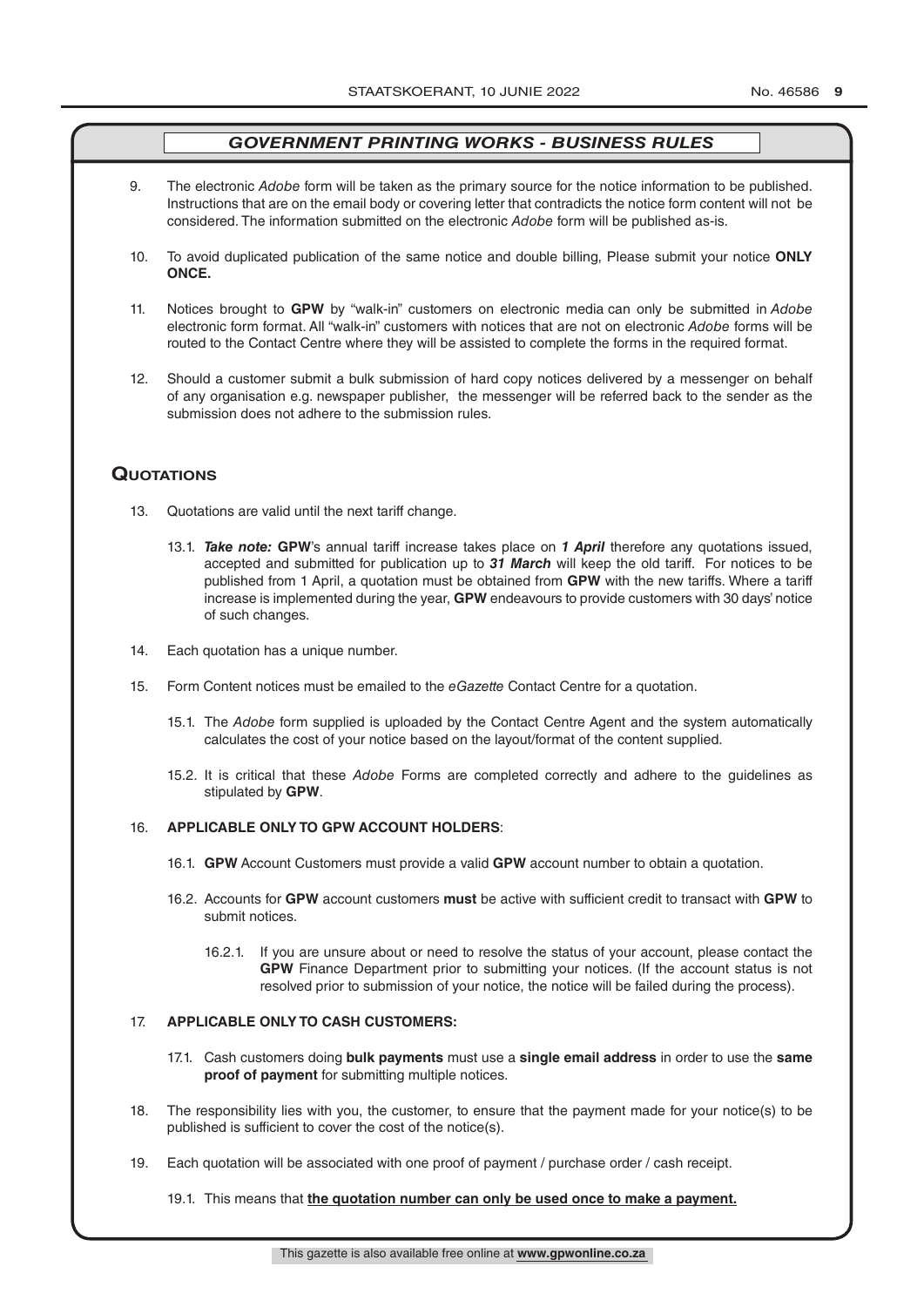#### **COPY (SEPARATE NOTICE CONTENT DOCUMENT)**

- 20. Where the copy is part of a separate attachment document for Z95, Z95Prov and TForm03
	- 20.1. Copy of notices must be supplied in a separate document and may not constitute part of any covering letter, purchase order, proof of payment or other attached documents.

The content document should contain only one notice. (You may include the different translations of the same notice in the same document).

20.2. The notice should be set on an A4 page, with margins and fonts set as follows:

Page size = A4 Portrait with page margins: Top = 40mm, LH/RH = 16mm, Bottom = 40mm; Use font size: Arial or Helvetica 10pt with 11pt line spacing;

Page size = A4 Landscape with page margins:  $Top = 16mm$ , LH/RH = 40mm, Bottom = 16mm; Use font size: Arial or Helvetica 10pt with 11pt line spacing;

#### **CAnCellATions**

- 21. Cancellation of notice submissions are accepted by **GPW** according to the deadlines stated in the table above in point 2. Non-compliance to these deadlines will result in your request being failed. Please pay special attention to the different deadlines for each gazette. Please note that any notices cancelled after the cancellation deadline will be published and charged at full cost.
- 22. Requests for cancellation must be sent by the original sender of the notice and must accompanied by the relevant notice reference number (N-) in the email body.

#### **AmendmenTs To noTiCes**

23. With effect from 01 October 2015, **GPW** will not longer accept amendments to notices. The cancellation process will need to be followed according to the deadline and a new notice submitted thereafter for the next available publication date.

#### **REJECTIONS**

- 24. All notices not meeting the submission rules will be rejected to the customer to be corrected and resubmitted. Assistance will be available through the Contact Centre should help be required when completing the forms. (012-748 6200 or email info.egazette@gpw.gov.za). Reasons for rejections include the following:
	- 24.1. Incorrectly completed forms and notices submitted in the wrong format, will be rejected.
	- 24.2. Any notice submissions not on the correct *Adobe* electronic form, will be rejected.
	- 24.3. Any notice submissions not accompanied by the proof of payment / purchase order will be rejected and the notice will not be processed.
	- 24.4. Any submissions or re-submissions that miss the submission cut-off times will be rejected to the customer. The Notice needs to be re-submitted with a new publication date.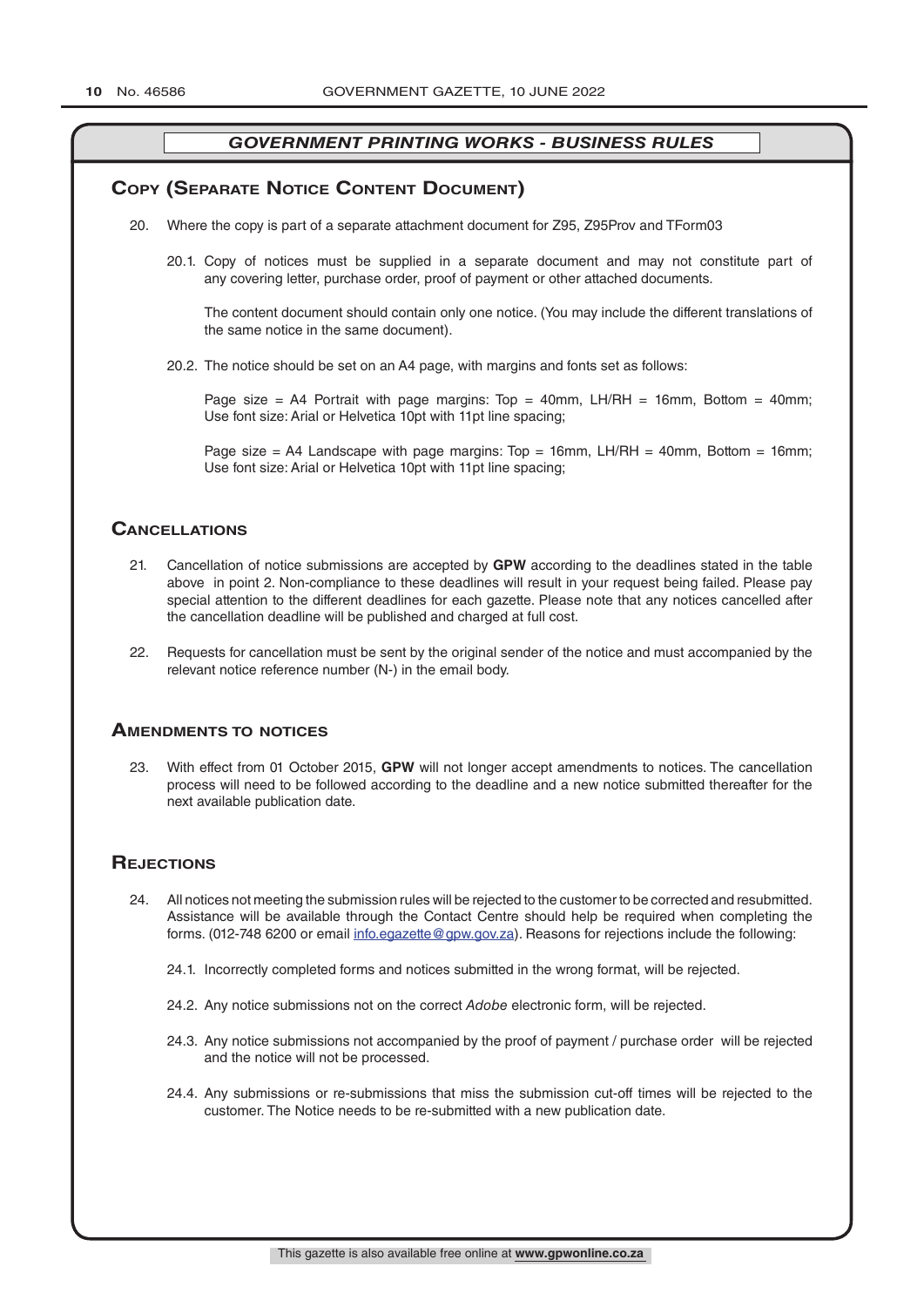#### **ApprovAl of noTiCes**

- 25. Any notices other than legal notices are subject to the approval of the Government Printer, who may refuse acceptance or further publication of any notice.
- 26. No amendments will be accepted in respect to separate notice content that was sent with a Z95 or Z95Prov notice submissions. The copy of notice in layout format (previously known as proof-out) is only provided where requested, for Advertiser to see the notice in final Gazette layout. Should they find that the information submitted was incorrect, they should request for a notice cancellation and resubmit the corrected notice, subject to standard submission deadlines. The cancellation is also subject to the stages in the publishing process, i.e. If cancellation is received when production (printing process) has commenced, then the notice cannot be cancelled.

#### **governmenT prinTer indemnified AgAinsT liAbiliTy**

- 27. The Government Printer will assume no liability in respect of—
	- 27.1. any delay in the publication of a notice or publication of such notice on any date other than that stipulated by the advertiser;
	- 27.2. erroneous classification of a notice, or the placement of such notice in any section or under any heading other than the section or heading stipulated by the advertiser;
	- 27.3. any editing, revision, omission, typographical errors or errors resulting from faint or indistinct copy.

#### **liAbiliTy of AdverTiser**

28. Advertisers will be held liable for any compensation and costs arising from any action which may be instituted against the Government Printer in consequence of the publication of any notice.

#### **CusTomer inQuiries**

Many of our customers request immediate feedback/confirmation of notice placement in the gazette from our Contact Centre once they have submitted their notice – While **GPW** deems it one of their highest priorities and responsibilities to provide customers with this requested feedback and the best service at all times, we are only able to do so once we have started processing your notice submission.

**GPW** has a 2-working day turnaround time for processing notices received according to the business rules and deadline submissions.

Please keep this in mind when making inquiries about your notice submission at the Contact Centre.

- 29. Requests for information, quotations and inquiries must be sent to the Contact Centre ONLY.
- 30. Requests for Quotations (RFQs) should be received by the Contact Centre at least **2 working days** before the submission deadline for that specific publication.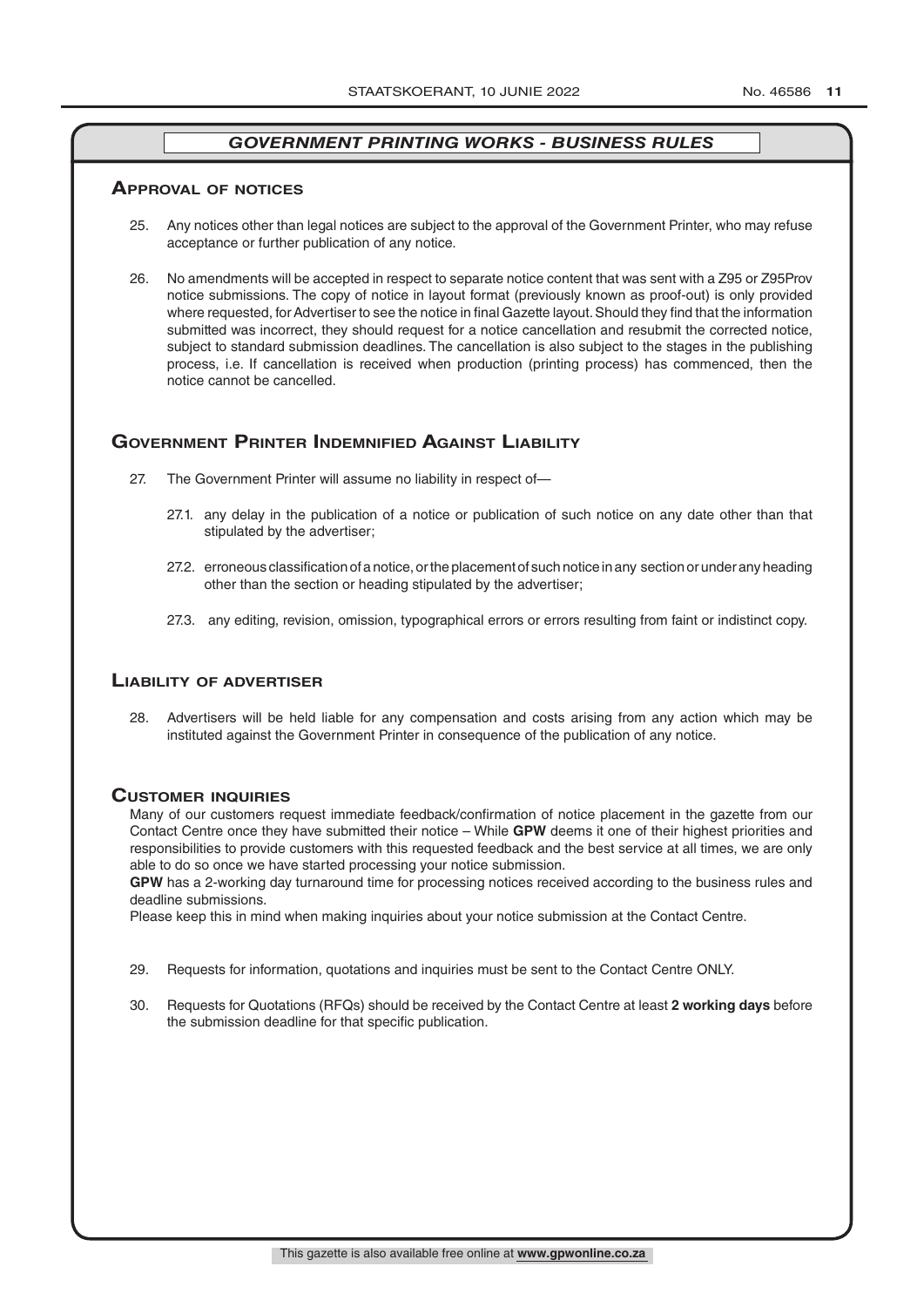#### **pAymenT of CosT**

- 31. The Request for Quotation for placement of the notice should be sent to the Gazette Contact Centre as indicated above, prior to submission of notice for advertising.
- 32. Payment should then be made, or Purchase Order prepared based on the received quotation, prior to the submission of the notice for advertising as these documents i.e. proof of payment or Purchase order will be required as part of the notice submission, as indicated earlier.
- 33. Every proof of payment must have a valid **GPW** quotation number as a reference on the proof of payment document.
- 34. Where there is any doubt about the cost of publication of a notice, and in the case of copy, an enquiry, accompanied by the relevant copy, should be addressed to the Gazette Contact Centre, **Government Printing Works**, Private Bag X85, Pretoria, 0001 email: info.egazette@gpw.gov.za before publication.
- 35. Overpayment resulting from miscalculation on the part of the advertiser of the cost of publication of a notice will not be refunded, unless the advertiser furnishes adequate reasons why such miscalculation occurred. In the event of underpayments, the difference will be recovered from the advertiser, and future notice(s) will not be published until such time as the full cost of such publication has been duly paid in cash or electronic funds transfer into the **Government Printing Works** banking account.
- 36. In the event of a notice being cancelled, a refund will be made only if no cost regarding the placing of the notice has been incurred by the **Government Printing Works**.
- 37. The **Government Printing Works** reserves the right to levy an additional charge in cases where notices, the cost of which has been calculated in accordance with the List of Fixed Tariff Rates, are subsequently found to be excessively lengthy or to contain overmuch or complicated tabulation.

#### **proof of publiCATion**

- 38. Copies of any of the *Government Gazette* or *Provincial Gazette* can be downloaded from the **Government Printing Works** website www.gpwonline.co.za free of charge, should a proof of publication be required.
- 39. Printed copies may be ordered from the Publications department at the ruling price. The **Government Printing Works** will assume no liability for any failure to post or for any delay in despatching of such *Government Gazette*(s)

#### *GOVERNMENT PRINTING WORKS CONTACT INFORMATION*

| <b>Physical Address:</b>                                            | <b>Postal Address:</b>                    | <b>GPW Banking Details:</b>             |  |
|---------------------------------------------------------------------|-------------------------------------------|-----------------------------------------|--|
| <b>Government Printing Works</b>                                    | Private Bag X85                           | <b>Bank: ABSA Bosman Street</b>         |  |
| 149 Bosman Street                                                   | Pretoria                                  | <b>Account No.: 405 7114 016</b>        |  |
| Pretoria                                                            | 0001                                      | <b>Branch Code: 632-005</b>             |  |
|                                                                     |                                           |                                         |  |
| For Gazette and Notice submissions: Gazette Submissions:            | <b>E-mail:</b> submit.egazette@gpw.gov.za |                                         |  |
| <b>For queries and quotations, contact: Gazette Contact Centre:</b> |                                           | <b>E-mail:</b> info.egazette@gpw.gov.za |  |
|                                                                     |                                           | <b>Tel: 012-748 6200</b>                |  |
|                                                                     |                                           |                                         |  |
| <b>Contact person for subscribers: Mrs M. Toka:</b>                 |                                           | <b>E-mail:</b> subscriptions@gpw.gov.za |  |
|                                                                     |                                           | <b>Tel: 012-748-6066 / 6060 / 6058</b>  |  |
|                                                                     |                                           | <b>Fax: 012-323-9574</b>                |  |
|                                                                     |                                           |                                         |  |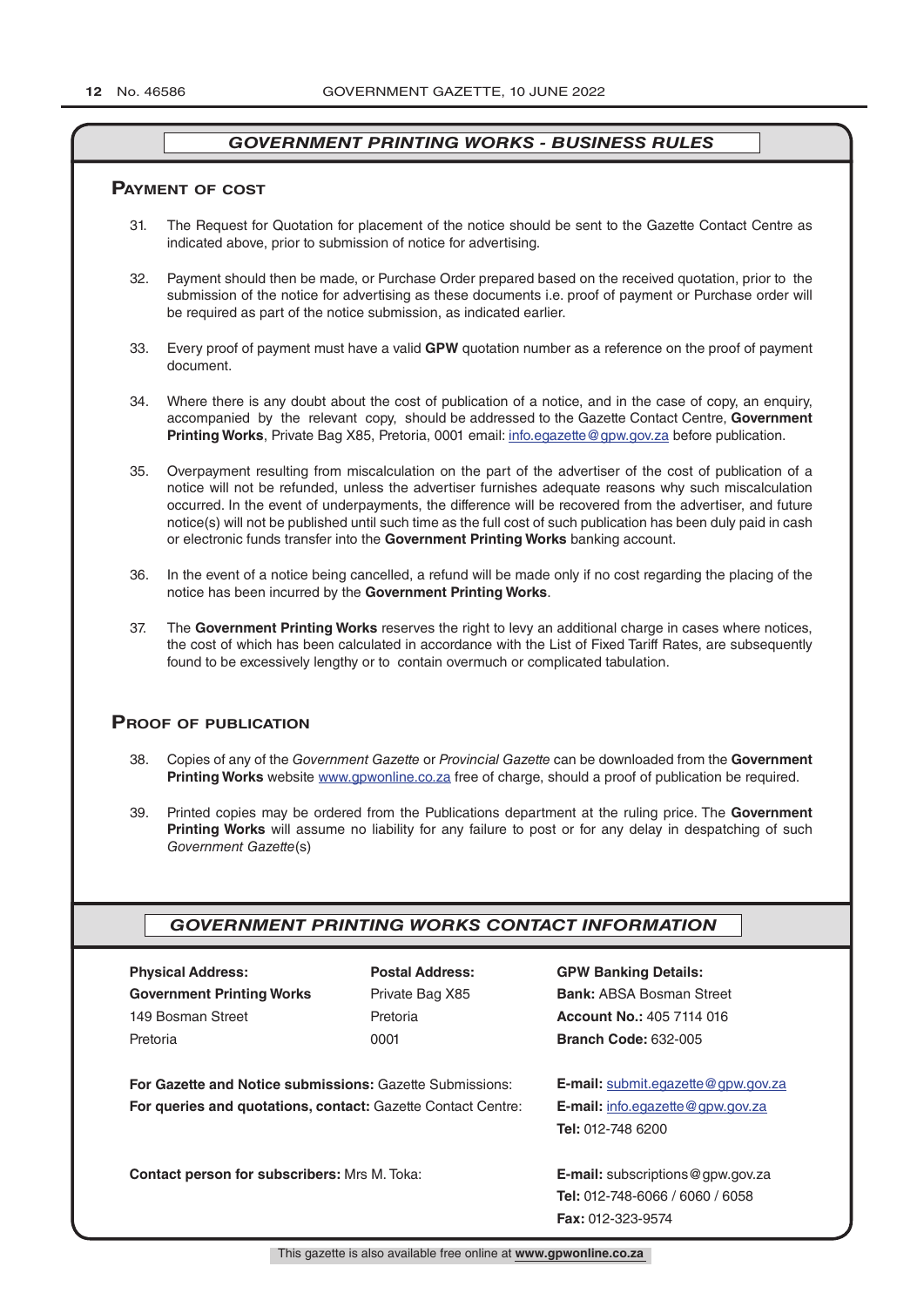## **ADMINISTRATION OF ESTATES ACTS NOTICES / BOEDELKENNISGEWINGS**

**Form/Vorm J193** 

## **NOTICE TO CREDITORS IN DECEASED ESTATES**

All persons having claims against the under-mentioned estate must lodge it with the Executor concerned within 30 days (or as indicated) from date of publication hereof.

The information is given in the following order: (1) Estate number, (2) surname and christian names, date of birth, identity number, last address; (3) date of death; (4) surviving spouse's names, surname, date of birth and identity number; (5) name and address of executor and authorised agent; (6) period allowed for lodgement of claims if other than 30 days.

## **KENNISGEWINGS AAN KREDITEURE IN BESTORWE BOEDELS**

Alle persone wat vorderinge teen die onderstaande boedels het, moet dit by die betrokke eksekuteur in dien binne 30 dae (of soos aangedui), van die datum van publikasie hiervan.

Die inligting word verstrek in die volgorde: (1) Boedelnommer, (2) familienaam en voorname, geboortedatum, identiteitsnommer, laaste adres; (3) datum oorlede; (4) nagelate eggenoot(note) se name, familienaam, geboortedatum en persoonsnommer; (5) naam en adres van eksekuteur of gemagtigde agent; (6) tydperk toegelaat vir lewering van vorderings indien anders as 30 dae.

## NATIONAL / NASIONAAL

005370/2022—(2) **Potgieter, Kathleen,** 1945/05/12, 4505120037084, 114 Nonmdela Road, Waterkloof Heights, Pretoria, 0181 (3) 2022-04-12; (4) Pretoria (5) —; (6) Fourie Matthys Kritzinger, 458 Judith Street, Waterkloof Glen, Pretoria, 0181 (7) 30 days.

005365/2022—(2) **Jonck, Jakobus Christiaan,** 1950-11-30, 5011305037089, Parasol Street, 13 Midone, Wavecrest, Jefferys Bay, 6331 (3) 2022-04-21; (4) Pretoria (5) Annelie Jonck, 1950/09/23, 5009230035087; (6) Fourie Matthys Kritzinger, 458 Judith Street, Waterkloof Glen, Pretoria, 0181 (7) 30 days.

013102/2022—(2) **Ebrahim, Ebrahim Ismail,** 1937-07-01, 3707015094086, 73 Nicklaus Street, Silver Lakes Golf Estate, Pretoria, 0081 (3) 2021-12-06; (4) Johannesburg (5) Shannon Lee Ebrahim, 1972/11/24, 7211241142088; (6) Dominique Aricum, 130B President Pretorius Road, Rynfield, Benoni, 1501.

015237/2022—(2) **CARTER, JOHN REGINALD,** 1929-05-31, 2905315008084, 31 MOUNTAIN DRIVE, LAMMERMOORE, MULDERSDRIFT, KRUGERSDORP, 1747 (3) 2022-04-15; (4) JOHANNESBURG (5) MARY ELIZABETH CARTER, 1942/06/03, 4206030062086; (6) HATTINGH & SCHOLTZ ATTORNEYS, 105 VILJOEN STREET, KRUGERSDORP NORHT, 1739

007246/2022—(2) **COLEMAN, LORRAINE,** 1947-10-10, 4710100142082, 10 QUINTON BRAND ROAD, HURLYVALE EXTENSION 1, EDENVALE, 1609 (3) 2021-11-03; (4) JOHANNESBURG (5) —; (6) YAMMIN HAMMOND INC REPRESENTED BY SANETTE JOHNSTONE OR JACQUES RHEINER SCHREIBER, YAMMIN HAMMOND INC REPRESENTED BY SANETTE JOHNSTONE OR JACQUES RHEINER SCHREIBER

5206/2021—(2) **PELSER, JOHANNA CATRINA,** 1936-03-12, 3603120007081, RESTANT VAN GEDEELTE 1 VAN DIE PLAAS SPITSKOP 346, THABAZIMBI (3) 2020-12-06; (4) POLOKWANE (5) COERT NICOLAAS PELSER, 1934/05/25, 3405255013086; (6) SJ PIENAAR ATTORNEY, SUITE 5 SAREL PELSER CENTER, 2 RIETBOK STREET, THABAZIMBI, 0387.

015402/2022—(2) **WATSON, JENNIFER MARGARET,** 1958-11-10, 5811100137087, 10 BONANZA ROAD, SELCOURT SPRINGS (3) 2022-03-15; (4) JOHANNESBURG (5) GRANT CAMERON WATSON, 1957/11/07, 5711075098084; (6) DALE BARRATT, 774 WATERVAL ROAD, LITTLE FALLS, ROODEPOORT.

006733/2022--(2) **DE BEER, IVAN IGNATIUS,** 1936-01-23, 3601235034081, NR 8 ALTAIR STREET, MIDSTREAM RIDGE, MIDSTREAM, CENTURION. (3) 2021-11-28, JOHANNESBURG; (4) GERBRECHT ELIZABETH DE BEER, 1941/10/31, 4110310064087, (5) VAN HEERDEN ATTORNEYS, JOHANNES JOOST VAN HEERDEN, P O BOX 12265, CLUBVIEW, 0014. (6) -.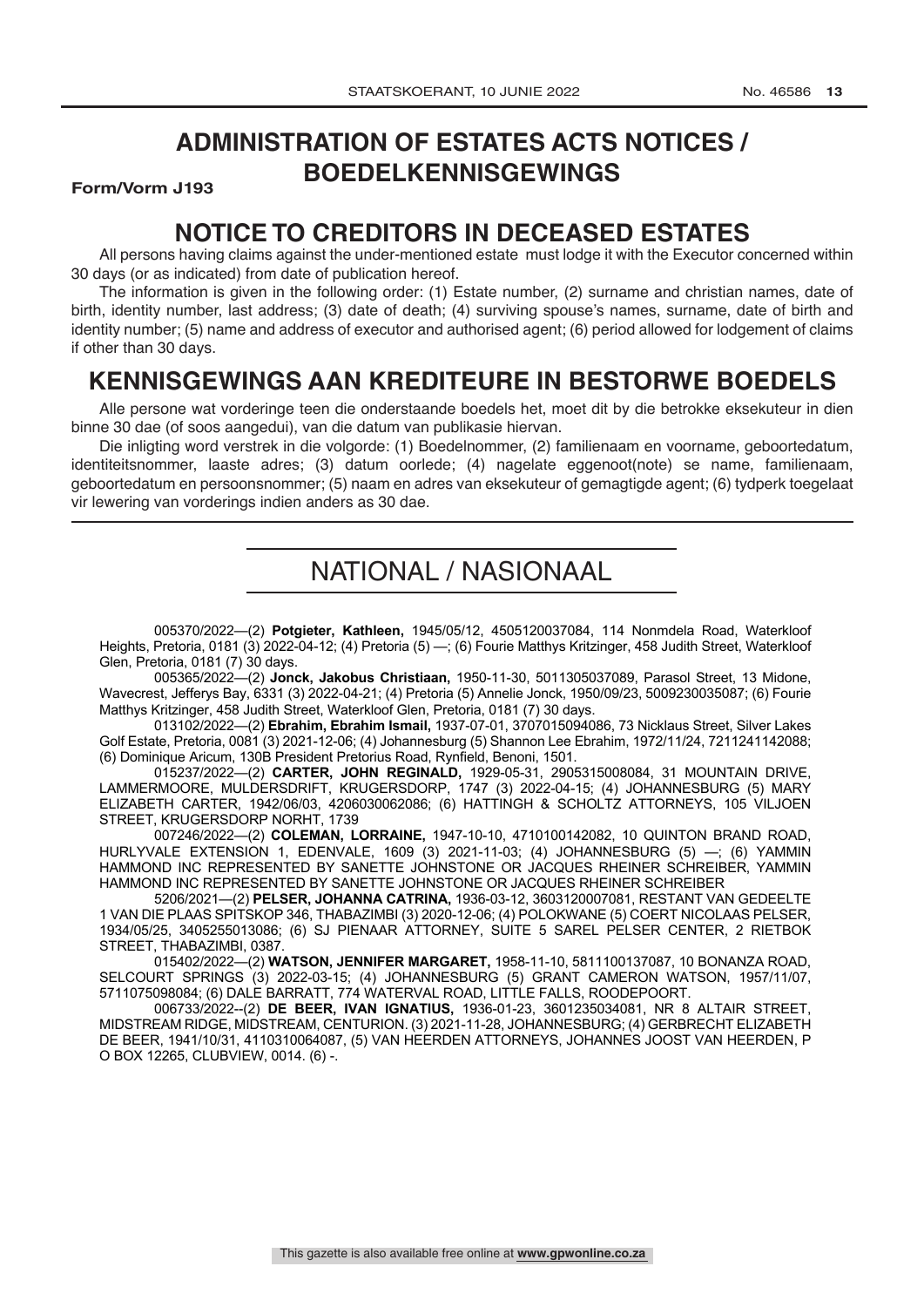#### **Form/Vorm J187**

### **LIQUIDATION AND DISTRIBUTION ACCOUNTS IN DECEASED ESTATES LYING FOR INSPECTION**

In terms of section 35 (5) of the Administration of Estates Act, No. 66 of 1965, notice is hereby given that copies of the liquidation and distribution accounts (first and final, unless otherwise stated) in the estates specified below will be open for the inspection of all persons with an interested therein for a period of 21 days (or shorter

or longer if specially stated) from the date specified or from the date of publication hereof, whichever may be the latter, and at the offices of the Masters of the High Court and Magistrates as stated. Should no objection thereto be lodged with the Masters concerned during the specified period, the executors will proceed to make payments in accordance with the accounts.

The information is given in the following order: (1) Estate number, (2) surname, christian name(s), identity number, last address, (3) description of account other than first and final; (4) if deceased was married in community of property the surviving spouse's names, surname and identity number; (5) period of inspection (if shorter or longer than 21 days), Magistrate's Office; (6) Advertiser details.

#### **LIKWIDASIE- EN DISTRIBUSIEREKENINGS IN BESTORWE BOEDELS WAT TER INSAE LÊ**

Ingevolge artikel 35 (5) van die Boedelwet No. 66 van 1965, word hierby kennis gegee dat duplikate van die likwidasie en distribusierekenings (eerste en finale, tensy anders vermeld) in die boedels hieronder vermeld, in die kantore van die Meesters en Landdroste soos vermeld en gedurende 'n tydperk van 21 dae (of korter of langer indien spesiaal vermeld) vanaf gemelde datums of vanaf datum van publikasie hiervan, welke ook al die laaste is, ter insae lê van alle persone wat daarby belang het. Indien binne genoemde tydperk geen besware daarteen by die betrokke Meesters ingedien word nie, gaan die eksekuteurs oor tot die uitbetalings ingevolge gemelde rekenings.

Die inligting word soos volg verstrek: (1) Boedelnommer, (2) familienaam, voornaam(name), identiteitsnommer, laaste adres, (3) beskrywing van rekening as dit anders as eerste en finale is; (4) indien oorledene in gemeenskap van goedere getroud was die nagelate eggenoot(note) se name, familienaam en identiteitsnommer; (5) tydperk van insae (indien korter of langer as 21 dae), Landdroskantoor; (6) Adverteerder besonderhede.

## NATIONAL / NASIONAAL

432/2020—(2) **DU PLESSIS, FRANSONETTE,** 4205080008080, PLAAS TEVREDE, KURUMAN, 8460 (3) — ; (4) —; (5) vanaf die 13 Junie 2022 (Kimberley; Kimberley); (6) Oosthuizen, Sweetnam, Reitz & Fourie, Posbus 497, Kathu, 8446. Email: accounting@osrattorneys.co.za. Tel: 053-7233271.

8197/2021/DBN—(2) **NAICKER, CHRISTINE,** 7309090208081, 38 MOORTON DRIVE, MOORTON, CHATSWORTH (3) —; (4) MARLON NAICKER, 7401155069084; (5) (CHATSWORTH; DURBAN); (6) PRAVISHA 151 CROFTDENE DRIVE, CROFTDENE, CHATSWORTH. pravisha.r@absamail.co.za. Tel: 0314039474.

03962/2016MOHPE—(2) **Viljoen, Susanna Maria,** 6002070208087, 15 Isabel Street, Kirkwood (3) —; (4) — ; (5) (Kirkwood; Gqeberha (Port Elizabeth)); (6) M S Strydom, Agent for the Executor, as Nominee of G P Van Rhyn Minnaar & Co Inc., G P Van Rhyn Minnaar & Co Inc, Rhymin Building, Republic Square, P O Box 192, Uitenhage, 6230. Email: steve@vrm.co.za. Tel: (041)922-9124

(041)922-9124—(2) **Griessel, Jacobus Francois,** 6002075023085, 9 De La Rey Street, Seemeeupark, Welkom (3) First And Final; (4) Sonja Elizabeth Griessel, 6708120104080; (5) (Welkom; Bloemfontein); (6) Neumann Van Rooyen Ref: A Styger/JF/BL3572, P. O. Box 4, Welkom 9460. Email: admin2@nvrlaw.co.za. Tel: 0579166666.

034570/2021 (2) **Janse Van Rensburg, Dirk Jacobus**, ID No. 4006215022081, Hornstraat 413,Pretoria Noord, (3) Eerste en Finale; (4) -, ID No.-; (5) 21, Landdroskantoor, Pretoria; Meesterskantoor, MarshalltownJohannesburg; (6) Duke Parker van Rynhart Kruger Attorneys, Postnet Suite #631,Privaatsak X10,Elarduspark,0047. E-mail: dukep@mweb.co.za. Tel. No.: 012 997 4669.

012012/2021 (2) **MASHILO, MONTARIANE KLAAS**, ID No. 5501215657083, 51 Belle Pepper Crescent, The Orchards, Ext 52, 0201, (3) First And Final; (4) CATHERINE HELENA MASHILO, ID No. 5806230745080; (5) -, Magistrate's Office, Pretoria; Master's Office, Pretoria; (6) Sanlam Trust Ref: PH/AL, Private Bag X137, Halfway House 1685. E-mail: -. Tel. No.: 0124700020.

017971/2021 (2) **May, Mxolisi**, ID No. 7208155648084, 126 Phakamisa Street, Nduli,Ceres, 6835, (3) First and Final; (4) -, ID No. -; (5) -, Magistrate's Office, Ceres; Master's Office, Cape Town; (6) Sanlam Trust Ref: AM/NC, PO Box 1260, Sanlamhof 7532. E-mail: natasha.cyster@sanlam.co.za. Tel. No.: 0219473840.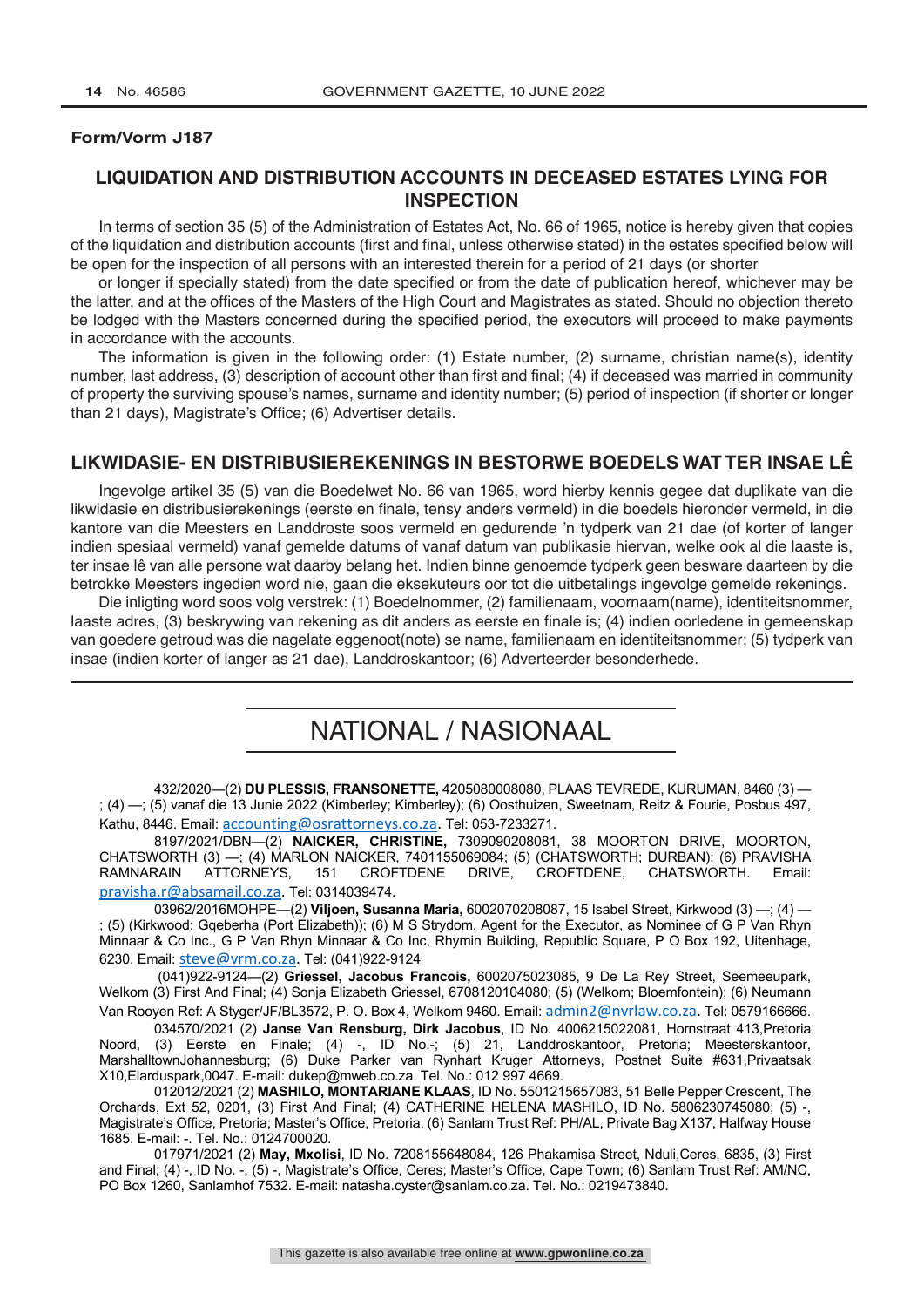023297/2021 (2) **Kelly, Hilary Dawn**, ID No. 4912200084087, 159 Vryburger Avenue, Bothasig, (3) First and Final; (4) -, ID No. -; (5) -, Magistrate's Office, Goodwood; Master's Office, Cape Town; (6) Bespoke Executor Services (Pty) Ltd, P O Box 2442, Durbanville,7551. E-mail: nuraanj@bexs.co.za. Tel. No.: 0871532801.

002043/2018 (2) **Wessels, Willem Cornelius**, ID No. 3911215113080, Schreinerstraat 5, De Aar, 7000, (3) First and Final; (4) -, ID No. -; (5) -, Magistrate's Office, De Aar; Master's Office, KIMBERLEY; (6) TRUTER EN VORSTER OUDITEURE, DU TOITSTRAAT 46, DE AAR, 7000. E-mail: admin@trutervorster.co.za. Tel. No.: 0536312166.

4341/2022/DBN (2) **SINGH, RISHINUND**, ID No. 5702185115082, 26 TRENTHILL PLACE, HILLGROVE, (3) -; (4) NIRESHNY SINGH, ID No. 6501230207087; (5) -, Magistrate's Office, Durban Magistrate's Court; Master's Office, Durban; (6) S Sigamoney & Associates, 8 Mottramdale Road, Westville, 3630. E-mail: sharen@sigamoneylaw.co.za. Tel. No.: (031)207-6354.

3428/2022 (2) **VAN HEERDEN, AGATHA MARIA**, ID No. 8303130159080, 15 GEORGE GREY STREET, VANDERBIJLPARK, 1911, (3) -; (4) RALPH THOMAS VAN HEERDEN, ID No. 7805175013080; (5) -, Magistrate's Office, VANDERBIJLPARK; Master's Office, JOHANNESBURG; (6) LAAGE SCHOEMAN & STADLER INC., PO BOX 850, VANDERBIJLPARK, 1911. E-mail: MARILESE@LAAGE.CO.ZA. Tel. No.: 0169322195.

000734/2022 (2) **TSHELE, STEPHEN DUKE**, ID No. 6711265107082, POTCHEFSTROOM, (3) -; (4) MOIPONE SUZEN TSHELE, ID No. 7011270539083; (5) -, Magistrate's Office, LEHURUTSHE; Master's Office, MAHIKENG; (6) K MATLADI INC ATTORNEYS SHOP NO.2 BHYAT MOTORS CENTRE, GERRIT MARITZ STREET, ZEERUST 2865. E-mail: RECEPTION@MATLADIINC.CO.ZA. Tel. No.: 0186421638.

33539/2021 (2) **RAMATSHELLA, LEHLOHONOLO GERALD**, ID No. 5712035744080, 771 TSHEPISO, PHASE 1, SHARPEVILLE, 1928, (3) -; (4) PULANE ANTONIA RAMATSHELLA, ID No. 5701230748087; (5) -, Magistrate's Office, VEREENIGING; Master's Office, JOHANNESBURG; (6) LAAGE SCHOEMAN & STADLER INC., PO BOX 850, VANDERBIJLPARK, 1911. E-mail: MARILESE@LAAGE.CO.ZA. Tel. No.: 0169322195.

012504/2020 (2) **PETERS, CYRIL ANTHONY**, ID No. 6402155104088, 17 ORANGE STREET, BRACKENHURST EXTENSION 1, (3) -; (4) -, ID No. -; (5) -, Magistrate's Office,-; Master's Office, SOUTH GAUTENG HIGH COURT; (6) JAMES SALES ATTORNEY, 1ST FLOOR, TERRACE BUILDING, EATON TERRACE, ALBERTON. E-mail: jsales@law.co.za. Tel. No.: 0119079813.

000967/2017 (2) **MOEMA, MATHWES**, ID No. 6603305323086, 93 EMFUYANENI , TEMBISA 1632, (3) First and Final; (4) -, ID No. -; (5) 21 DAYS, Magistrate's Office, N/A; Master's Office, MASTER JOHANNESBURG; (6) TEMBISA JUSTICE CENTRE, 42 MEGA MART MALL ROAD , TSWELOPELE TEMBISA 1632. E-mail: LazarusM@legal-aid.co.za. Tel. No.: 0113160164.

011661/2021 (2) **SAUER, AUBREY MAURICE EDWARD**, ID No. 4401265089082, 156 VAN HUYSTEEN AVENUE, WORCESTER, 6850, (3) -; (4) -, ID No.-; (5) -, Magistrate's Office, WORCESTER; Master's Office, CAPE TOWN; (6) ETIENNE DE GRAAF GENIS, 2 SEVENTH AVENUE, MALKBOSSTRAND, 7441. E-mail: admin@egalaw.co.za. Tel. No.: 0215531238.

5075/2015 (2) **MTSWENI, JOANA LOUISA**, ID No. 6304070294087, 3321 KGAME STREET, NYANYADU EXTENSION 1, MHLUZI, (3) -; (4) NOT APPLICABLE NOT APPLICABLE, ID No.-; (5) -, Magistrate's Office, MIDDLEBURG; Master's Office, PRETORIA; (6) DJ NKOSI ATTORNEYS, 21 MONUMENT RD, CNR KERK STR, THE WHITE HOUSE W6, 1ST FLOOR, SECTION 15, OFFICE 1, KEMPTON PARK. E-mail: JOYCE@NKOSIDJATTORNEYS.CO.ZA. Tel. No.: 0119707001.

28241/2021 (2) **CARSTENS, JAN JACOBUS**, ID No. 5704205136080, 17 LINDE CRESCENT, MELKBOSSTRAND, 7441, (3) -; (4) -, ID No.-; (5) -, Magistrate's Office, ATLANTIS; Master's Office, CAPE TOWN; (6) ETIENNE DE GRAAF GENIS, 2 SEVENTH AVENUE, MELKBOSSTRAND, 7441. E-mail: admin@egalaw.co.za. Tel. No.: 02315531238.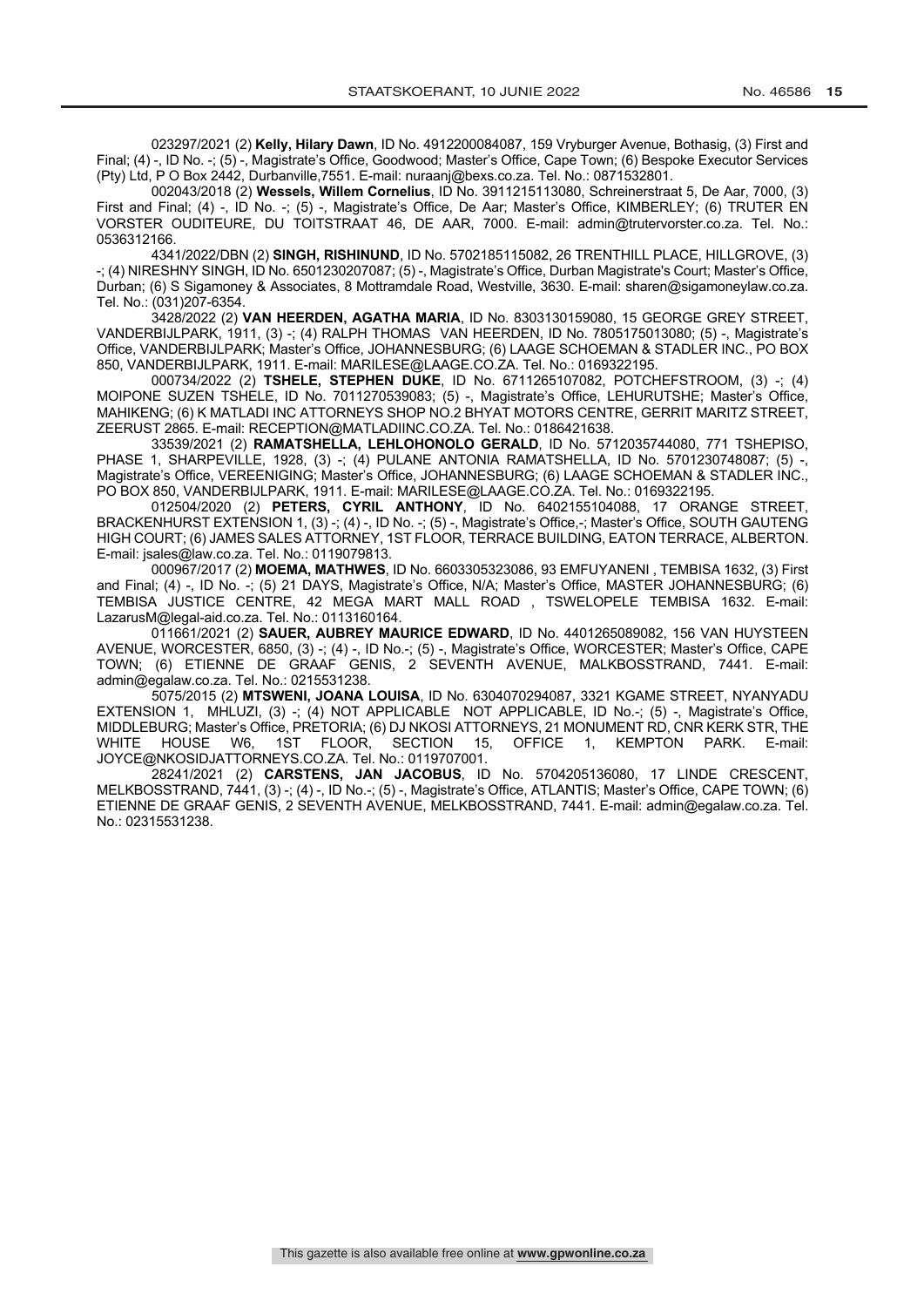#### **Form/Vorm 6**

### **APPLICATION FOR REHABILITATION**

Pursuant to section 124 of the Insolvency Act, 1936, notice is hereby given that the insolvents mentioned below will apply for his or her rehabilitation on the dates, at the times and places and upon the grounds as therein set forth opposite his or her name.

The particulars are given in the following order: (1) number of estate; (2) full name and description of insolvent (including his date of birth and identity number) and place of business or residence; (3) date when estate sequestrated, and address, occupation or status of insolvent at the time of that date; (4) division of Supreme Court to which and date and time on which application will be made; (5) ground of application.

#### **AANSOEK OM REHABILITASIE**

Ingevolge artikel 124 van die Insolvensiewet, 1936, word hierby kennis gegee dat die insolvente persone hieronder genoem om sy of haar rehabilitasie aansoek sal doen op die datums, tye en plekke en om die redes wat daarin teenoor sy of haar onderskeie name aangedui is.

Die besonderhede word verstrek in die volgorde: (1) nommer van boedel; (2) volle naam en beskrywing van insolvent (met inbegrip van sy/haar geboortedatum en identiteitsnommer) en plek van besigheid of woonplek;(3) datum waarop boedel gesekwestreer is, en woonadres, betrekking of status van insolvent ten tye van daardie datum; (4) afdeling van Hooggeregshof waarby en datum en tyd wanneer aansoek gedoen sal word; (5) rede van aansoek.

T0186/2021—(2) **VAN ASWEGEN, CHRISTEL HENDRINA,** 1982-09-15, 8209150234085, UNMARRIED, SALES REPRESENTATIVE, 189 ODENDAAL STREET, MEYERSPARK, PRETORIA, GAUTENG (3) Provisional Date: 2021-02-25; Final Date: 2021-02-25, 189 ODENDAAL STREET, MEYERSPARK, PRETORIA, GAUTENG, SALES REPRESENTATIVE.; (4) GAUTENG DIVISION, PRETORIA, 2022-07-27, 10:00; (5) In terms of section 124(3) of the Insolvency Act.

T0633/2021—(2) **VAN DER MERWE, HANS JACOBUS,** 1978-06-20, 7806205065082, UNMARRIED, SELF EMPLOYED, 43 MONT FLEUR, 237 GLOVER AVENUE, DIE HOEWES, CENTURION, GAUTENG (3) Provisional Date: 2019-04-02; Final Date: 2019-10-31, 43 MONT FLEUR, 237 GLOVER AVENUE, DIE HOEWES, CENTURION, GAUTENG, UNEMPLOYED; (4) GAUTENG DIVISION, PRETORIA, 2022-07-27, 10:00; (5) In terms of section 124(3) of the Insolvency Act.

T0033/2021—(2) **VAN DER WALT, RUAN,** 1991-04-17, 9104175066084, UNMARRIED, 4 LEE PARK, ATTIE PELZER STREET, PRETORIA, GAUTENG (3) Provisional Date: 2021-01-28; Final Date: 2021-01-28, 4 LEE PARK, ATTIE PELZER STREET, PRETORIA, GAUTENG, SITE SUPERVISOR.; (4) GAUTENG DIVISION, PRETORIA, 2022- 07-28, 10:00; (5) In terms of section 124(3) of the Insolvency Act.

T2220/20—(2) **VOSLOO, PHILLIP DEREK VOSLOO,** 1974-05-24, 7405245019082, FOREMAN, FARM WELGEKOZEN, G30, PIET RETIEF, MPUMALANGA, MARRIED IN COMMUNITY OF PROPERTY; **RACHEL MAGRIETHA**, 1977-10-10, 7710100040085; (3) Provisional Date: 2021-01-27; Final Date: 2021-01-27, 144 DIAMAND ROAD, LYTTELTON MANOR, PRETORIA, UNEMPLOYED; (4) GAUTENG DIVISION, PRETORIA, 2022-07-27, 10:00; (5) In terms of section 124(3).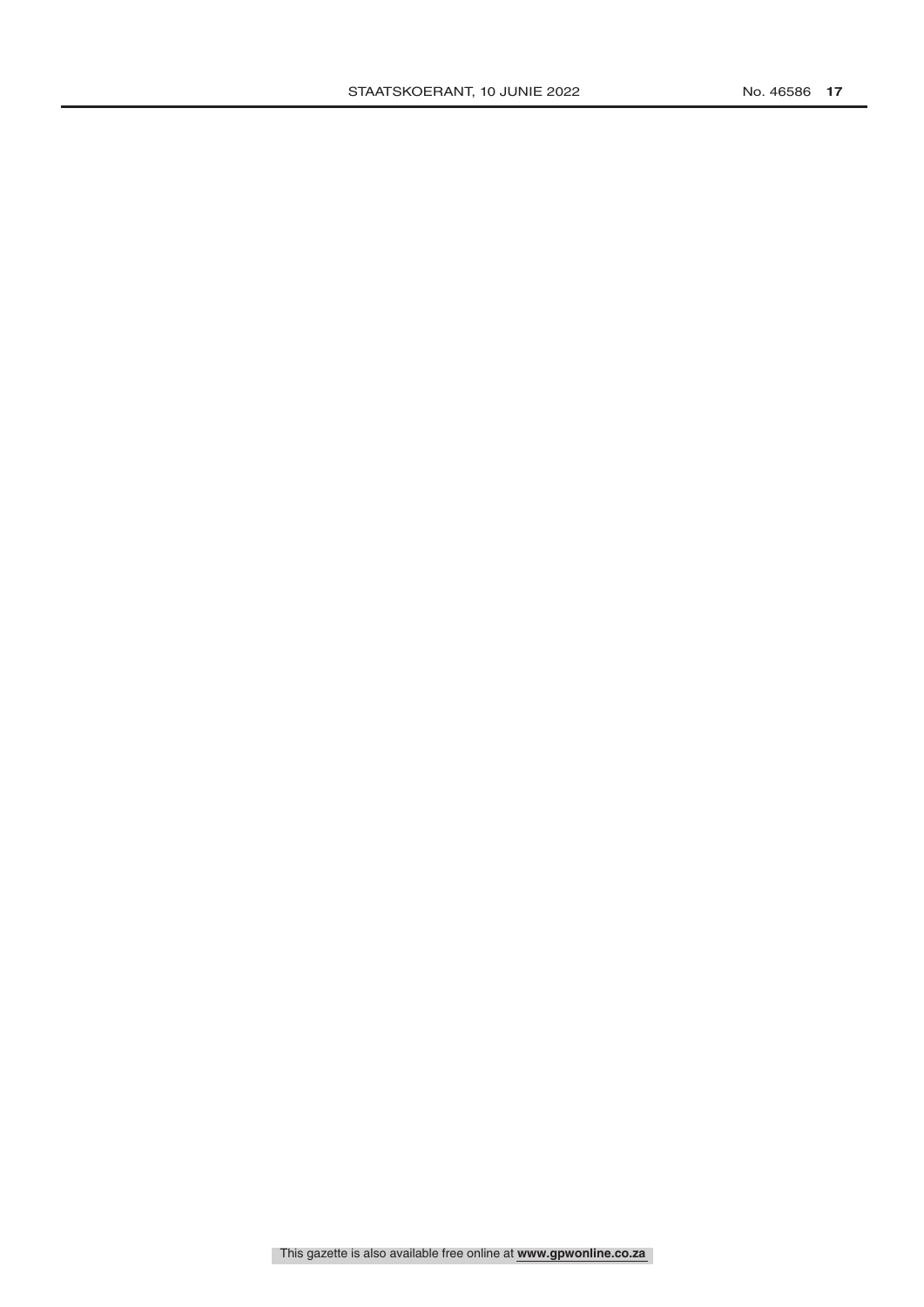This gazette is also available free online at **www.gpwonline.co.za**